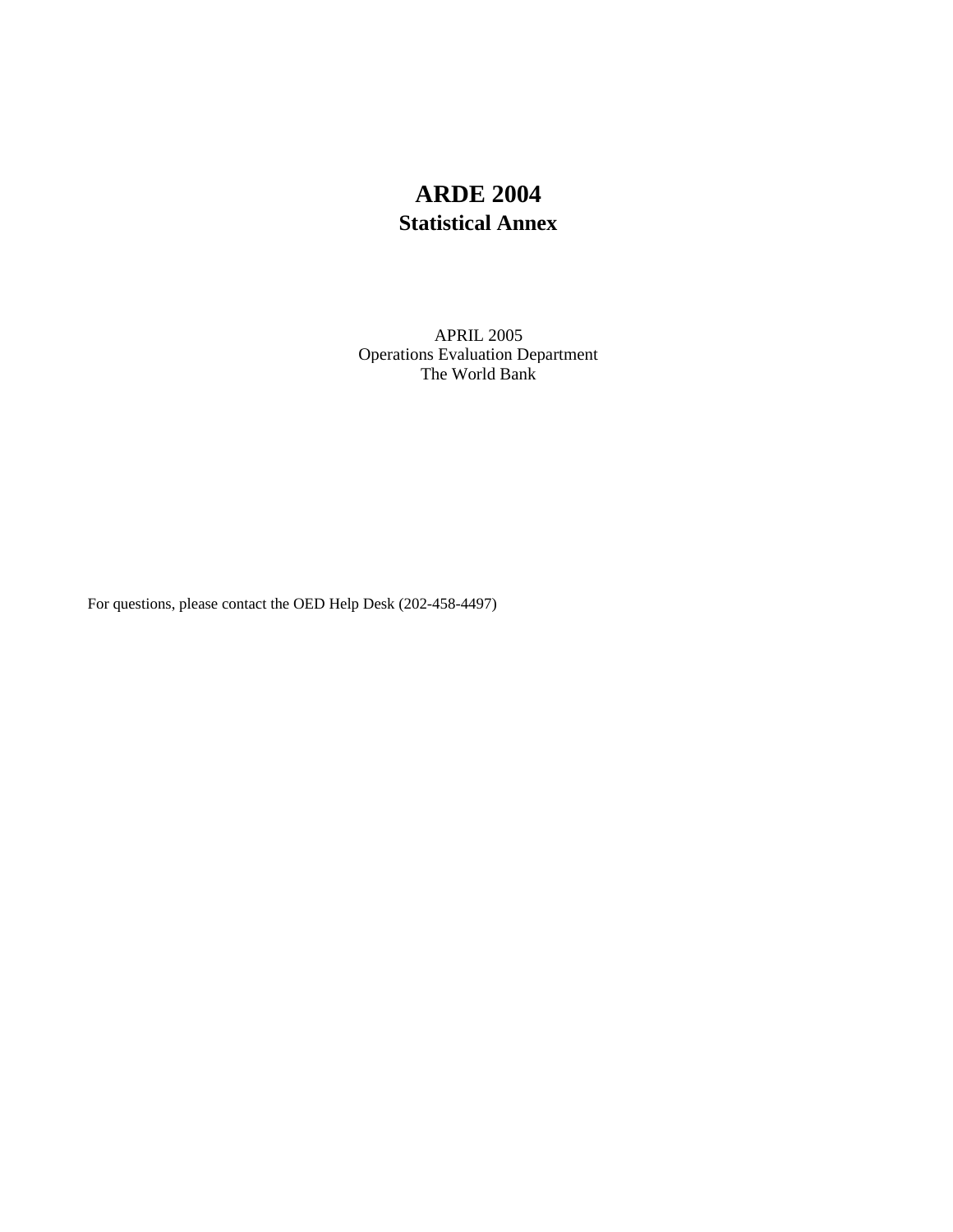## **Abbreviations and Acronyms**

| <b>AFR</b>       | Africa Region                                                              |
|------------------|----------------------------------------------------------------------------|
| <b>ARDE</b>      | Annual Review of Development Effectiveness                                 |
| EAP              | East Asia and Pacific Region                                               |
| <b>ERR</b>       | Economic rate of return at appraisal                                       |
| <b>ESSD</b>      | Environmentally and Socially Sustainable Development Network               |
| <b>ECA</b>       | Europe and Central Asia Region                                             |
| ES               | <b>Evaluation Summary</b>                                                  |
| <b>FSE</b>       | <b>Finance Network</b>                                                     |
| <b>FY</b>        | <b>Fiscal Year</b>                                                         |
| Exit FY          | Fiscal year in which the project leaves the World Bank's active portfolio, |
|                  | normally at the end of disbursements.                                      |
| <b>HIGH</b>      | High Institutional Development Impact                                      |
| <b>HLIK</b>      | <b>Highly Likely Sustainability</b>                                        |
| <b>HSAT</b>      | <b>Highly Satisfactory Outcome</b>                                         |
| <b>HUNLIK</b>    | Highly Unlikely Sustainability                                             |
| <b>HUNSAT</b>    | <b>Highly Unsatisfactory Outcome</b>                                       |
| <b>HDN</b>       | Human Development Network                                                  |
| <b>INF</b>       | <b>Infrastructure Network</b>                                              |
| <b>ID</b> Impact | <b>Institutional Development Impact</b>                                    |
| <b>LCR</b>       | Latin America and the Caribbean Region                                     |
| <b>LIK</b>       | Likely Sustainability                                                      |
| MNA              | Middle East and North Africa Region                                        |
| <b>MSAT</b>      | <b>Moderately Satisfactory Outcome</b>                                     |
| <b>MUNSAT</b>    | Moderately Unsatisfactory Outcome                                          |
| <b>MOD</b>       | Modest Institutional Development Impact                                    |
| <b>NEG</b>       | Negligible Institutional Development Impact                                |
| <b>PREM</b>      | Poverty Reduction and Economic Management Network                          |
| <b>PSDN</b>      | Private Sector Development Network                                         |
| PSI              | Private Sector Development and Infrastructure Network                      |
| <b>PPAR</b>      | Project Performance Assessment Report                                      |
| <b>RERR</b>      | Revised economic rate of return at appraisal                               |
| <b>SAT</b>       | <b>Satisfactory Outcome</b>                                                |
| SAR              | South Asia Region                                                          |
| <b>SUB</b>       | Substantial Institutional Development Impact                               |
| <b>UNLIK</b>     | Unlikely Sustainability                                                    |
| <b>UNSAT</b>     | <b>Unsatisfactory Outcome</b>                                              |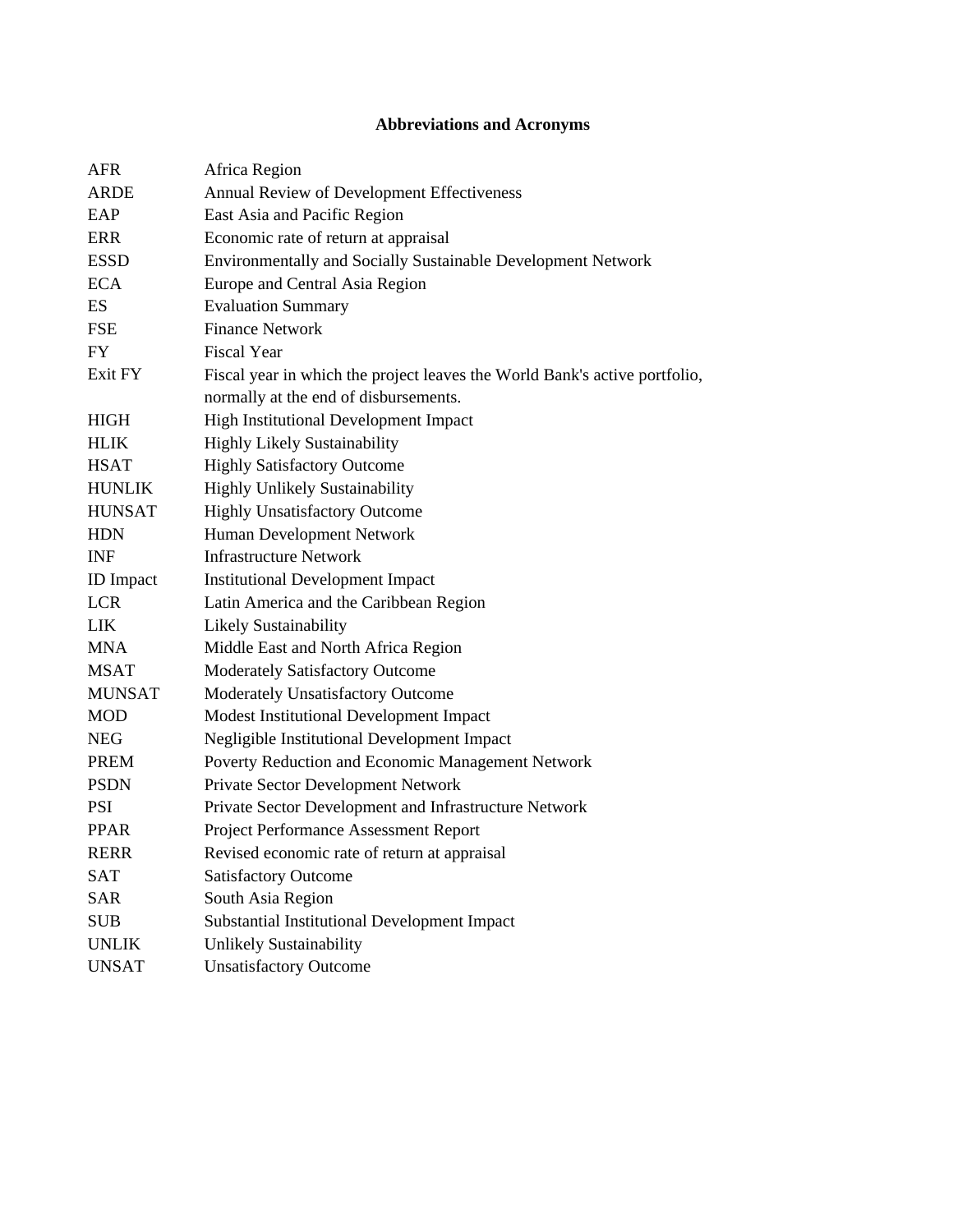### **List of Tables**

- Table 1 Outcome, Sustainability, and Institutional Development (ID) Impact by Various Dimensions: by Project, FY95-04\*
- Table 2 Outcome, Sustainability, and Institutional Development (ID) Impact by Various Dimensions: by Disbursement, FY95-04\*
- **Table 3** Outcome Performance Trends of Evaluated Operations, FY00-04\*
- **Table 4** Sustainability of Evaluated Operations, FY00-04\*
- **Table 5** Institutional Development Impact of Evaluated Operations, FY90-04\*
- Table 6 Region/Country Performance of Evaluated Operations, FY90-04\*: by Project and Disbursement
- **Table 7** Operations Evaluated for the 2004 ARDE, by Region and Country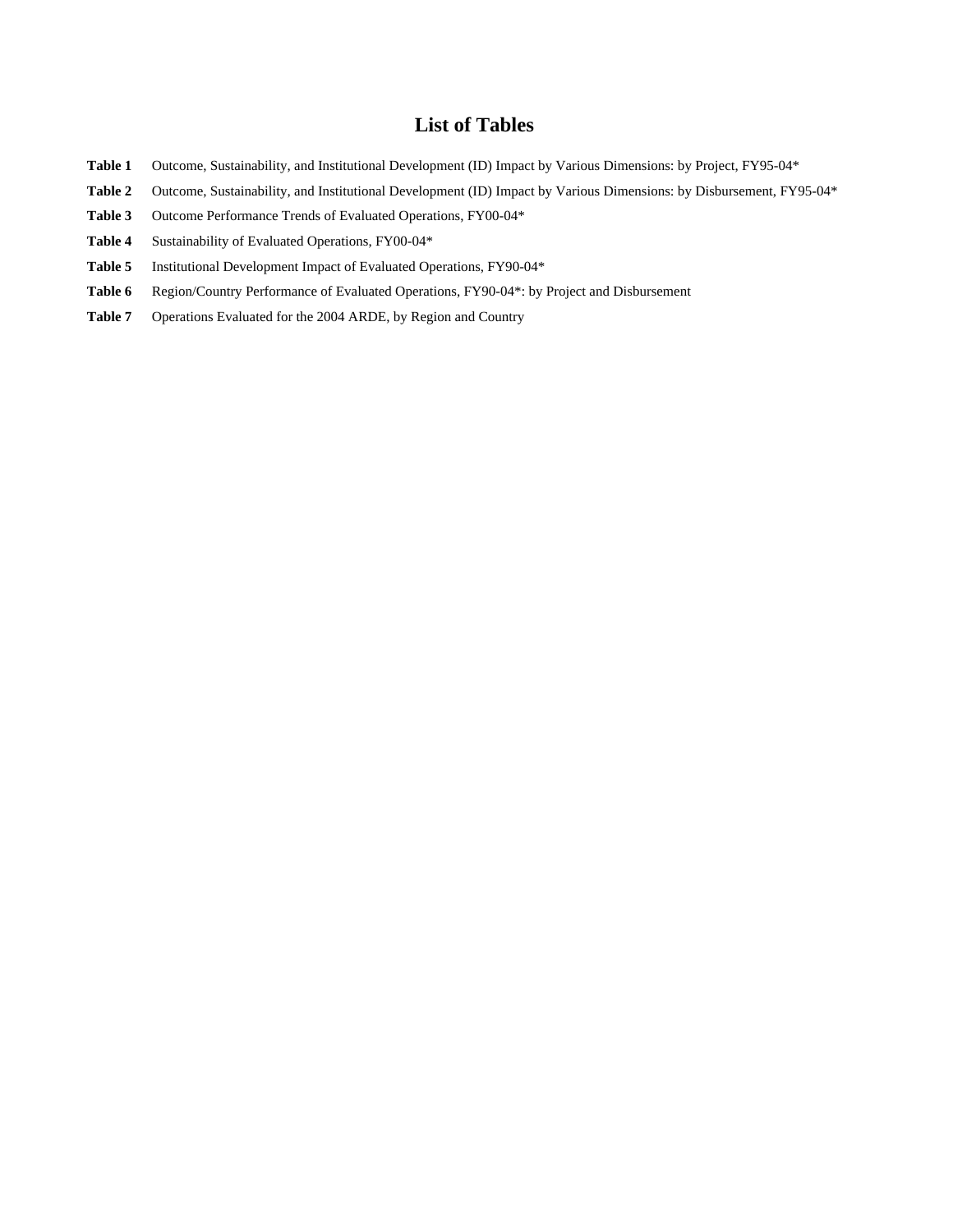#### **Table 1. Outcome, Sustainability, and Institutional Development (ID) Impact by Various Dimensions: by Project, FY95-04**

|                                         | Exit FY 1995-1999 |         |              |                |                |                |         | Exit FY 2000-2004* |                |                | Exit FY 1995-2004* |         |              |                |             |
|-----------------------------------------|-------------------|---------|--------------|----------------|----------------|----------------|---------|--------------------|----------------|----------------|--------------------|---------|--------------|----------------|-------------|
|                                         |                   |         |              | Sustainability | ID Impact %    |                |         |                    | Sustainability | ID Impact %    |                    |         |              | Sustainability | ID Impact % |
|                                         | Number of         |         | Outcome %    | % likely or    | substantial or | Number of      |         | Outcome %          | % likely or    | substantial or | Number of          |         | Outcome %    | % likely or    | substantial |
|                                         | Projects          | Share % | satisfactory | better         | better         | Projects       | Share % | satisfactory       | better         | better         | Projects           | Share % | satisfactory | better         | or better   |
| <b>Sector Board</b>                     |                   |         |              |                |                |                |         |                    |                |                |                    |         |              |                |             |
| <b>Economic Policy</b>                  | 116               | 9.0     | 71.3         | 56.6           | 28.3           | 66             | 5.2     | 77.3               | 75.0           | 40.9           | 182                | 7.1     | 73.5         | 62.7           | 33.0        |
| Educaton                                | 113               | 8.8     | 73.2         | 43.8           | 26.8           | 128            | 10.0    | 81.3               | 81.4           | 52.3           | 241                | 9.4     | 77.5         | 62.7           | 40.4        |
| <b>Energy and Mining</b>                | 161               | 12.5    | 64.8         | 51.6           | 38.4           | 113            | 8.9     | 70.0               | 69.6           | 53.6           | 274                | 10.7    | 66.9         | 58.6           | 44.6        |
| Environment                             | 36                | 2.8     | 75.0         | 60.0           | 41.7           | 75             | 5.9     | 70.3               | 72.9           | 51.4           | 111                | 4.3     | 71.8         | 68.6           | 48.2        |
| <b>Financial Sector</b>                 | 79                | 6.2     | 59.2         | 50.7           | 38.2           | 63             | 4.9     | 79.0               | 87.5           | 59.7           | 142                | 5.5     | 68.1         | 66.4           | 47.8        |
| Global Information / Communications     |                   |         |              |                |                |                |         |                    |                |                |                    |         |              |                |             |
| Technology                              | 23                | 1.8     | 82.6         | 78.3           | 47.8           | 13             | 1.0     | 100.0              | 100.0          | 53.9           | 36                 | 1.4     | 88.9         | 85.7           | 50.0        |
| Health, Nutrition, and Population       | 66                | 5.1     | 65.2         | 53.9           | 28.8           | 107            | 8.4     | 70.2               | 71.0           | 49.0           | 173                | 6.8     | 68.2         | 64.2           | 41.2        |
| Poverty Reduction                       | $\Omega$          | 0.0     | 100.0        | 0.0            | 0.0            | $\overline{2}$ | 0.2     | 100.0              | 100.0          | 100.0          | $\overline{2}$     | 0.1     | 100.0        | 100.0          | 100.0       |
| <b>Private Sector Development</b>       | 48                | 3.7     | 75.0         | 63.0           | 29.8           | 71             | 5.6     | 62.3               | 69.5           | 35.8           | 119                | 4.7     | 67.5         | 66.7           | 33.3        |
| <b>Public Sector Governance</b>         | 68                | 5.3     | 75.8         | 60.9           | 39.4           | 105            | 8.2     | 77.1               | 74.2           | 49.5           | 173                | 6.8     | 76.6         | 68.9           | 45.6        |
| <b>Rural Sector</b>                     | 266               | 20.7    | 66.7         | 42.9           | 36.2           | 200            | 15.7    | 73.5               | 62.5           | 45.4           | 466                | 18.2    | 69.6         | 50.8           | 40.1        |
| Social Development                      | $\Omega$          | 0.0     | 0.0          | 0.0            | 0.0            | $\overline{7}$ | 0.5     | 71.4               | 83.3           | 42.9           | $\overline{7}$     | 0.3     | 71.4         | 83.3           | 42.9        |
| Social Protection                       | 50                | 3.9     | 84.0         | 40.8           | 44.0           | 86             | 6.7     | 83.5               | 77.8           | 50.6           | 136                | 5.3     | 83.7         | 61.6           | 48.2        |
| Transport                               | 124               | 9.7     | 82.0         | 59.8           | 46.7           | 125            | 9.8     | 89.3               | 83.6           | 67.8           | 249                | 9.7     | 85.6         | 71.1           | 57.2        |
| Urban Development                       | 67                | 5.2     | 68.2         | 42.4           | 27.3           | 60             | 4.7     | 71.2               | 60.0           | 28.8           | 127                | 5.0     | 69.6         | 50.4           | 28.0        |
| Water Supply and Sanitation             | 66                | 5.1     | 53.8         | 35.4           | 24.6           | 55             | 4.3     | 74.1               | 69.4           | 46.3           | 121                | 4.7     | 63.0         | 50.0           | 34.5        |
| <b>Overall Result</b>                   | 1.283             | 100.0   | 69.8         | 50.3           | 35.2           | 1,276          | 100.0   | 76.1               | 73.4           | 49.6           | 2.559              | 100.0   | 72.9         | 61.2           | 42.4        |
| <b>Lending Instrument Type</b>          |                   |         |              |                |                |                |         |                    |                |                |                    |         |              |                |             |
| Adjustment                              | 210               | 16.4    | 77.5         | 61.2           | 36.9           | 160            | 12.5    | 83.1               | 82.5           | 48.1           | 370                | 14.5    | 80.0         | 69.9           | 41.8        |
| Investment                              | 1,072             | 83.6    | 68.3         | 48.1           | 34.9           | 1,115          | 87.4    | 75.1               | 72.0           | 49.9           | 2,187              | 85.5    | 71.7         | 59.7           | 42.5        |
| Not Assigned                            | -1                | 0.1     | 100.0        | 100.0          | 100.0          | $\overline{1}$ | 0.1     | 100.0              | 100.0          | 100.0          | 2                  | 0.1     | 100.0        | 100.0          | 100.0       |
| <b>Overall Result</b>                   | 1.283             | 100.0   | 69.8         | 50.3           | 35.2           | 1,276          | 100.0   | 76.1               | 73.4           | 49.6           | 2,559              | 100.0   | 72.9         | 61.2           | 42.4        |
| Network                                 |                   |         |              |                |                |                |         |                    |                |                |                    |         |              |                |             |
| Environmentally & Socially Sustainable  |                   |         |              |                |                |                |         |                    |                |                |                    |         |              |                |             |
| Development                             | 302               | 23.5    | 67.7         | 44.9           | 36.8           | 282            | 22.1    | 72.6               | 65.9           | 46.9           | 584                | 22.8    | 70.0         | 54.6           | 41.7        |
| <b>Financial Sector</b>                 | 79                | 6.2     | 59.2         | 50.7           | 38.2           | 63             | 4.9     | 79.0               | 87.5           | 59.7           | 142                | 5.5     | 68.1         | 66.4           | 47.8        |
| Human Development                       | 229               | 17.8    | 73.3         | 46.0           | 31.1           | 321            | 25.2    | 78.2               | 76.8           | 50.8           | 550                | 21.5    | 76.2         | 63.0           | 42.6        |
| Infrastructure                          | 441               | 34.4    | 69.4         | 51.5           | 37.5           | 366            | 28.7    | 78.4               | 73.8           | 53.2           | 807                | 31.5    | 73.5         | 61.1           | 44.6        |
| Poverty Reduction & Economic Management | 184               | 14.3    | 72.9         | 58.2           | 32.4           | 173            | 13.6    | 77.5               | 74.8           | 56.2           | 357                | 14.0    | 75.1         | 66.0           | 39.2        |
| Private Sector Development              | 48                | 3.7     | 75.0         | 62.5           | 27.1           | 71             | 5.6     | 62.3               | 68.4           | 35.8           | 119                | 4.7     | 67.5         | 66.8           | 33.6        |
| <b>Overall Result</b>                   | 1.283             | 100.0   | 69.8         | 50.3           | 35.2           | 1,276          | 100.0   | 76.1               | 73.4           | 49.6           | 2.559              | 100.0   | 72.9         | 61.2           | 42.4        |
| Region                                  |                   |         |              |                |                |                |         |                    |                |                |                    |         |              |                |             |
| Africa                                  | 395               | 30.8    | 57.2         | 32.6           | 27.0           | 319            | 25.0    | 66.4               | 56.3           | 40.6           | 714                | 27.9    | 61.3         | 42.6           | 33.1        |
| East Asia and Pacific                   | 197               | 15.4    | 79.4         | 62.3           | 40.2           | 194            | 15.2    | 78.1               | 75.1           | 55.2           | 391                | 15.3    | 78.8         | 68.4           | 47.7        |
| Europe and Central Asia                 | 166               | 12.9    | 79.8         | 66.7           | 46.3           | 280            | 21.9    | 80.6               | 84.2           | 56.1           | 446                | 17.4    | 80.3         | 77.2           | 52.4        |
| Latin America and Caribbean             | 258               | 20.1    | 78.6         | 59.8           | 44.0           | 262            | 20.5    | 80.1               | 77.4           | 55.9           | 520                | 20.3    | 79.3         | 68.3           | 50.0        |
| Middle East and North Africa            | 107               | 8.3     | 67.3         | 49.1           | 28.0           | 107            | 8.4     | 73.3               | 73.7           | 37.1           | 214                | 8.4     | 70.3         | 60.7           | 32.6        |
| South Asia                              | 160               | 12.5    | 66.7         | 48.1           | 28.9           | 114            | 8.9     | 82.5               | 82.8           | 47.4           | 274                | 10.7    | 73.3         | 61.5           | 36.4        |
| <b>Overall Result</b>                   | 1.283             | 100.0   | 69.8         | 50.3           | 35.2           | 1.276          | 100.0   | 76.1               | 73.4           | 49.6           | 2.559              | 100.0   | 72.9         | 61.2           | 42.4        |

Notes: Exit FY denotes the year in which the project leaves the World Bank's active portfolio, normally at the end of disbursements. Percents exclude projects not rated. In July 2000, the rating scale for sustainability wa a 3-point scale (Likely, Uncertain, Unlikely) to a 4-point scale (Highly Likely, Likely, Unlikely, Highly Unlikely, Highly Unlikely, with the new scale used in rating projects exited between FY00-02. To monitor the effects

the old 3-point scale in parallel with the new till May 2003.

\* The data for FY04 exits represent a partial lending sample (177 out of 320) and reflects all OED project evaluations through February 15, 2005.

Source: Business Warehouse, World Bank 2005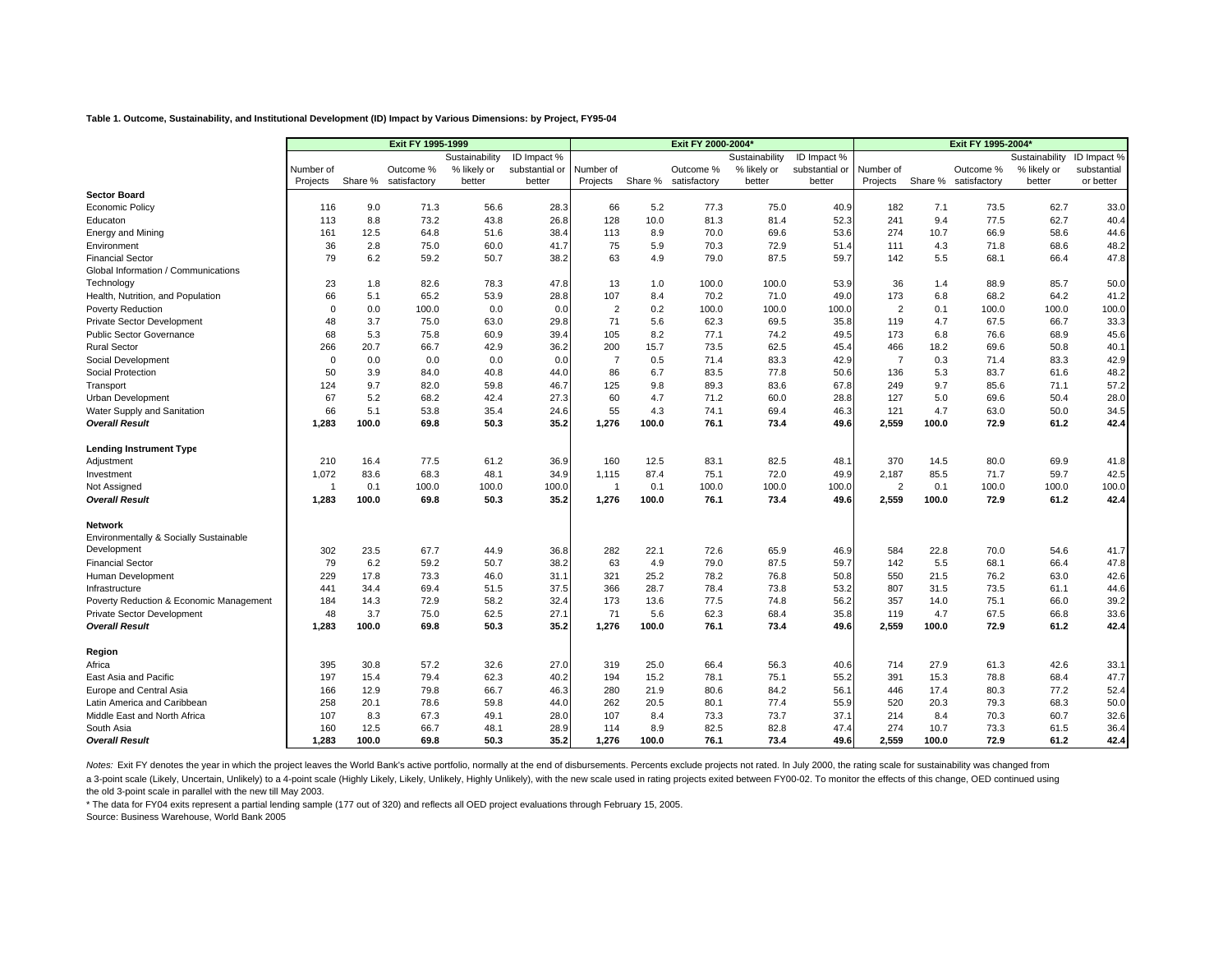#### **Table 2. Outcome, Sustainability, and Institutional Development (ID) Impact by Various Dimensions: by Disbursement, FY95-04**

|                                                       | Exit FY 1995-1999 |              |              |                |                |                  |              | Exit FY 2000-2004 |                | Exit FY 1995-2004* |                  |              |              |               |              |
|-------------------------------------------------------|-------------------|--------------|--------------|----------------|----------------|------------------|--------------|-------------------|----------------|--------------------|------------------|--------------|--------------|---------------|--------------|
|                                                       |                   |              |              | Sustainability | ID Impact %    |                  |              |                   | Sustainability | ID Impact %        |                  |              |              | Sustainabilit | ID Impact %  |
|                                                       | Disbursem         |              | Outcome %    | % likely or    | substantial or | Disbursem        |              | Outcome %         | % likely or    | substantial or     | Disbursem        |              | Outcome %    | y % likely or | substantial  |
|                                                       | ent               | Share %      | satisfactory | better         | better         | ent              | Share %      | satisfactory      | better         | better             | ent              | Share %      | satisfactory | better        | or better    |
| <b>Sector Board</b>                                   |                   |              |              |                |                |                  |              |                   |                |                    |                  |              |              |               |              |
| <b>Economic Policy</b>                                | 16.271            | 15.6         | 69.8         | 72.8           | 32.2           | 10.349           | 11.2         | 59.2              | 52.5           | 19.8               | 26.620           | 13.6         | 65.6         | 65.2          | 27.3         |
| Educaton                                              | 6.465             | 6.2          | 74.3         | 48.9           | 29.0           | 8.191            | 8.9          | 80.6              | 91.1           | 58.9               | 14.657           | 7.5          | 77.9         | 71.4          | 45.7         |
| Energy and Mining                                     | 16,897            | 16.2         | 68.0         | 59.4           | 42.3           | 12,717           | 13.8         | 74.4              | 67.6           | 54.2               | 29,614           | 15.1         | 70.7         | 62.9          | 47.4         |
| Environment                                           | 1,029             | 1.0          | 71.7         | 62.9           | 41.7           | 2,179            | 2.4          | 62.6              | 72.8           | 37.0               | 3,208            | 1.6          | 65.5         | 69.6          | 38.5         |
| <b>Financial Sector</b>                               | 14,896            | 14.3         | 78.6         | 72.2           | 45.4           | 7,705            | 8.4          | 90.4              | 95.5           | 70.7               | 22,601           | 11.5         | 82.6         | 78.7          | 55.3         |
| Global Information / Communications                   |                   |              |              |                |                |                  |              |                   |                |                    |                  |              |              |               |              |
| Technology                                            | 1,047             | 1.0          | 91.7         | 93.7           | 76.2           | 1,087            | 1.2          | 100.0             | 100.0          | 50.8               | 2,134            | 1.1          | 95.9         | 96.9          | 63.2         |
| Health, Nutrition, and Population                     | 3,687             | 3.5          | 82.5         | 71.1           | 38.3           | 5,683            | 6.2          | 75.6              | 80.3           | 61.6               | 9,370            | 4.8          | 78.3         | 76.6          | 52.4         |
| Poverty Reduction                                     | $\Omega$          | 0.0          | 0.0          | 0.0            | 0.0            | 234              | 0.3          | 100.0             | 100.0          | 45.6               | 234              | 0.1          | 100.0        | 100.0         | 45.6         |
| Private Sector Development                            | 3,164             | 3.0          | 87.0         | 69.8           | 38.7           | 3,298            | 3.6          | 80.4              | 88.2           | 63.4               | 6,462            | 3.3          | 83.7         | 78.6          | 50.7         |
| <b>Public Sector Governance</b>                       | 3,919             | 3.8          | 80.3         | 70.2           | 42.1           | 7,914            | 8.6          | 90.5              | 90.5           | 52.4               | 11,833           | 6.0          | 87.2         | 84.1          | 49.0         |
| <b>Rural Sector</b>                                   | 13,281            | 12.8         | 76.1         | 51.7           | 42.3           | 10,051           | 10.9         | 83.9              | 77.3           | 53.9               | 23,332           | 11.9         | 79.4         | 62.4          | 47.3         |
| Social Development                                    | $\mathbf 0$       | 0.0          | 0.0          | 0.0            | 0.0            | 319              | 0.3          | 18.9              | 99.4           | 11.0               | 319              | 0.2          | 18.9         | 99.4          | 11.0         |
| Social Protection                                     | 4,377             | 4.2          | 97.2         | 70.9           | 42.1           | 4,382            | 4.7          | 78.7              | 85.4           | 49.0               | 8,760            | 4.5          | 88.0         | 77.5          | 45.5         |
| Transport                                             | 9,759             | 9.4          | 88.6         | 62.4           | 48.7           | 11,666           | 12.6         | 92.6              | 90.9           | 63.5               | 21,425           | 10.9         | 90.8         | 77.0          | 56.7         |
| Urban Development                                     | 4,815             | 4.6          | 84.3         | 58.6           | 26.4           | 3,201            | 3.5          | 77.5              | 69.3           | 24.4               | 8,017            | 4.1          | 81.5         | 62.7          | 25.6         |
| Water Supply and Sanitation                           | 4,473             | 4.3          | 57.2         | 26.3           | 18.8           | 3,285            | 3.6          | 73.5              | 71.1           | 42.0               | 7,758            | 4.0          | 61.0         | 44.9          | 28.7         |
| <b>Overall Result</b>                                 | 104,081           | 100.0        | 76.3         | 62.4           | 39.1           | 92,263           | 100.0        | 79.8              | 79.2           | 51.5               | 196,344          | 100.0        | 77.9         | 69.9          | 45.0         |
| <b>Lending Instrument Type</b>                        |                   |              |              |                |                |                  |              |                   |                |                    |                  |              |              |               |              |
| Adjustment                                            | 39,216            | 37.7         | 79.5         | 74.4           | 39.2           | 30,417           | 33.0         | 79.8              | 78.5           | 48.9               | 69,633           | 35.5         | 79.6         | 76.1          | 43.6         |
| Investment                                            | 64,808            | 62.3         | 74.3         | 55.3           | 39.1           | 61,846           | 67.0         | 79.8              | 79.5           | 52.8               | 126,654          | 64.5         | 77.0         | 66.7          | 45.8         |
| Not Assigned                                          | 57                | 0.1          | 100.0        | 100.0          | 100.0          | $\Omega$         | 0.0          | 0.0               | 0.0            | 0.0                | 57               | 0.0          | 100.0        | 100.0         | 100.0        |
| <b>Overall Result</b>                                 | 104.081           | 100.0        | 76.3         | 62.4           | 39.1           | 92.263           | 100.0        | 79.8              | 79.2           | 51.5               | 196,344          | 100.0        | 77.9         | 69.9          | 45.0         |
| Network                                               |                   |              |              |                |                |                  |              |                   |                |                    |                  |              |              |               |              |
|                                                       |                   |              |              |                |                |                  |              |                   |                |                    |                  |              |              |               |              |
| Environmentally & Socially Sustainable<br>Development |                   | 13.7         | 75.7         | 52.5           | 42.3           | 12,548           | 13.6         | 78.6              | 77.1           | 49.9               | 26,858           | 13.7         | 77.1         | 63.7          |              |
| <b>Financial Sector</b>                               | 14,310<br>14,896  |              | 78.6         | 72.2           |                | 7,705            | 8.4          | 90.4              | 95.5           |                    | 22,601           |              | 82.6         | 78.7          | 45.8<br>55.3 |
|                                                       |                   | 14.3         | 83.3         | 61.1           | 45.4           |                  | 19.8         | 78.6              |                | 70.7               |                  | 11.5         | 80.7         | 74.5          |              |
| Human Development<br>Infrastructure                   | 14,530<br>36,991  | 14.0<br>35.5 | 74.2         | 57.1           | 35.3<br>40.0   | 18,257<br>31,957 | 34.6         | 82.2              | 86.3<br>77.2   | 57.4<br>53.2       | 32,787<br>68.948 | 16.7<br>35.1 | 77.9         | 66.1          | 47.6<br>46.1 |
|                                                       |                   |              | 71.8         | 72.3           |                |                  |              | 73.1              | 69.9           |                    |                  |              | 72.4         |               |              |
| Poverty Reduction & Economic Management               | 20,190            | 19.4         |              | 76.7           | 34.2           | 18,497           | 20.0         |                   |                | 34.1<br>58.4       | 38,687<br>6,462  | 19.7<br>3.3  |              | 71.2          | 34.1         |
| Private Sector Development<br><b>Overall Result</b>   | 3,164<br>104,081  | 3.0<br>100.0 | 87.0<br>76.3 | 62.4           | 42.0<br>39.1   | 3,298<br>92,263  | 3.6<br>100.0 | 80.4<br>79.8      | 81.8<br>79.2   | 51.5               | 196,344          | 100.0        | 93.7<br>77.9 | 80.4<br>69.9  | 54.1<br>45.0 |
|                                                       |                   |              |              |                |                |                  |              |                   |                |                    |                  |              |              |               |              |
| Region                                                |                   |              |              |                |                |                  |              |                   |                |                    |                  |              |              |               |              |
| Africa                                                | 14,650            | 14.1         | 64.9         | 35.9           | 27.5           | 10,834           | 11.7         | 69.4              | 60.0           | 38.0               | 25,484           | 13.0         | 66.8         | 45.8          | 32.0         |
| East Asia and Pacific                                 | 27,791            | 26.7         | 82.6         | 77.7           | 44.4           | 18,855           | 20.4         | 87.7              | 83.5           | 66.3               | 46,646           | 23.8         | 84.7         | 80.0          | 53.9         |
| Europe and Central Asia                               | 14,853            | 14.3         | 73.7         | 74.6           | 43.1           | 17,340           | 18.8         | 76.5              | 84.2           | 56.0               | 32,193           | 16.4         | 75.2         | 79.4          | 50.0         |
| Latin America and Caribbean                           | 23,589            | 22.7         | 85.4         | 64.2           | 50.7           | 28,200           | 30.6         | 77.4              | 75.7           | 49.8               | 51,790           | 26.4         | 81.0         | 70.2          | 50.2         |
| Middle East and North Africa                          | 7,071             | 6.8          | 67.5         | 45.9           | 27.4           | 4,619            | 5.0          | 82.9              | 83.5           | 37.6               | 11,690           | 6.0          | 73.6         | 60.2          | 31.4         |
| South Asia                                            | 16,127            | 15.5         | 68.5         | 54.8           | 26.0           | 12,414           | 13.5         | 85.5              | 89.9           | 43.8               | 28,541           | 14.5         | 75.9         | 68.9          | 33.7         |
| <b>Overall Result</b>                                 | 104.081           | 100.0        | 76.3         | 62.4           | 39.1           | 92,263           | 100.0        | 77.9              | 79.2           | 51.5               | 196,344          | 100.0        | 77.9         | 69.9          | 45.0         |

Notes: Exit FY denotes the year in which the project leaves the World Bank's active portfolio, normally at the end of disbursements. Percents exclude projects not rated. In July 2000, the rating scale for sustainability wa a 3-point scale (Likely, Uncertain, Unlikely) to a 4-point scale (Highly Likely, Likely, Unlikely, Highly Unlikely, Highly Unlikely, with the new scale used in rating projects exited between FY00-02. To monitor the effects

the old 3-point scale in parallel with the new till May 2003.

\* The data for FY04 exits represent a partial lending sample (177 out of 320) and reflects all OED project evaluations through February 15, 2005.

Source: Business Warehouse, World Bank 2005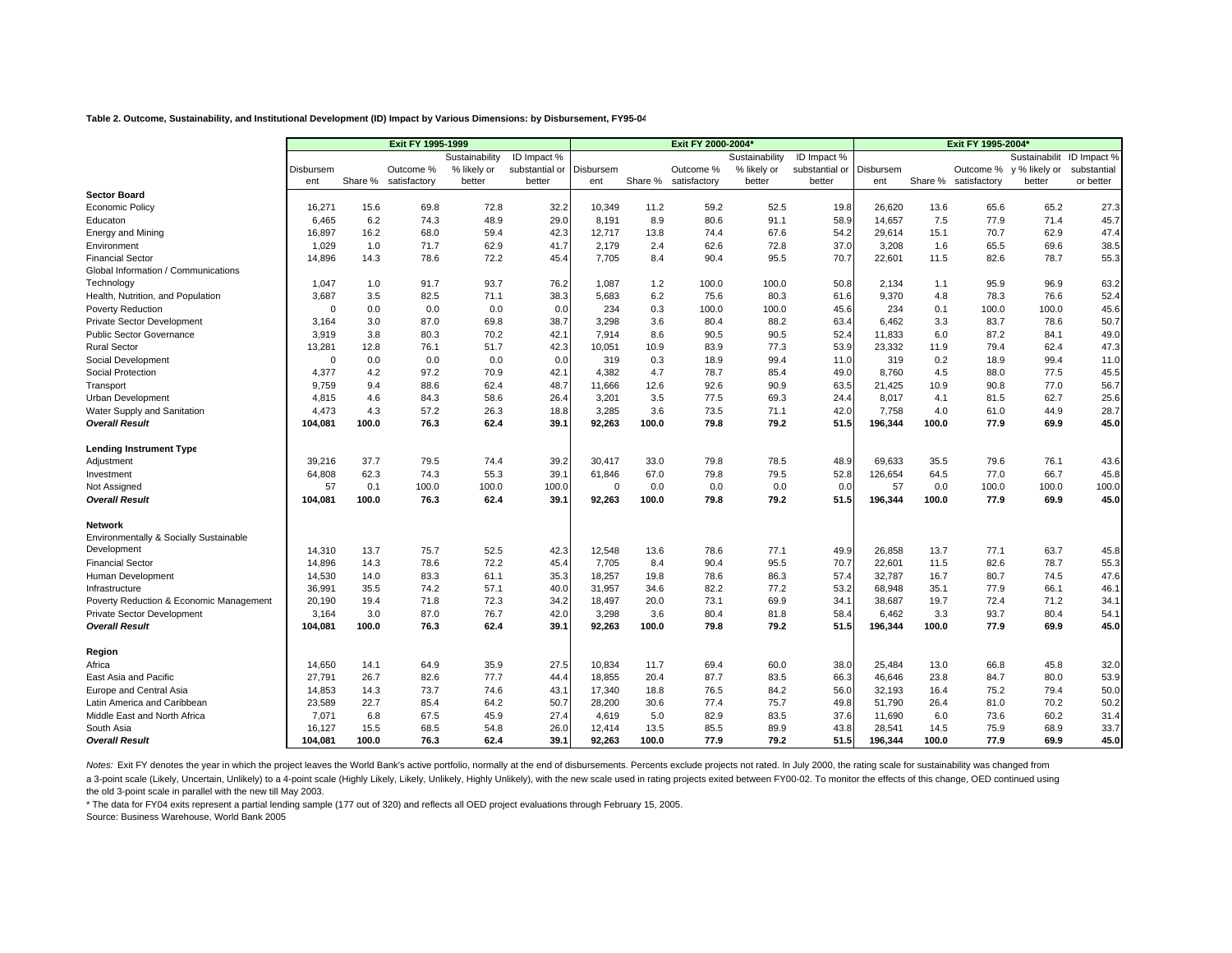|                |     | <b>Projects</b>          |                    | <b>Disbursement</b> |
|----------------|-----|--------------------------|--------------------|---------------------|
| <b>Exit FY</b> |     | Projects # Outcome % Sat | <b>\$ Millions</b> | Outcome % Sat       |
| 1990           | 169 | 67.5%                    | 13,860             | 71.5%               |
| 1991           | 205 | 67.8%                    | 13,200             | 70.8%               |
| 1992           | 225 | 66.2%                    | 14.585             | 76.8%               |
| 1993           | 230 | 64.8%                    | 17,380             | 71.0%               |
| 1994           | 262 | 63.7%                    | 17,928             | 73.3%               |
| 1995           | 237 | 67.9%                    | 18,148             | 77.9%               |
| 1996           | 228 | 69.3%                    | 17.800             | 73.2%               |
| 1997           | 238 | 71.8%                    | 19,707             | 73.9%               |
| 1998           | 281 | 70.5%                    | 25,463             | 78.3%               |
| 1999           | 281 | 69.4%                    | 22,958             | 77.1%               |
| 2000           | 273 | 76.6%                    | 18,160             | 79.7%               |
| 2001           | 272 | 75.0%                    | 20,871             | 78.3%               |
| 2002           | 260 | 77.7%                    | 19.785             | 84.2%               |
| 2003           | 271 | 74.5%                    | 22,414             | 74.8%               |
| 2004*          | 179 | 77.1%                    | 11,027             | 85.0%               |

**Table 3. Outcome Performance Trends of Evaluated Operations, FY90-04\***

\* The data for FY04 exits represent a partial lending sample (177 out of 320) and reflects all OED project evaluations through February 15, 2005. Source: Business Warehouse, World Bank 2005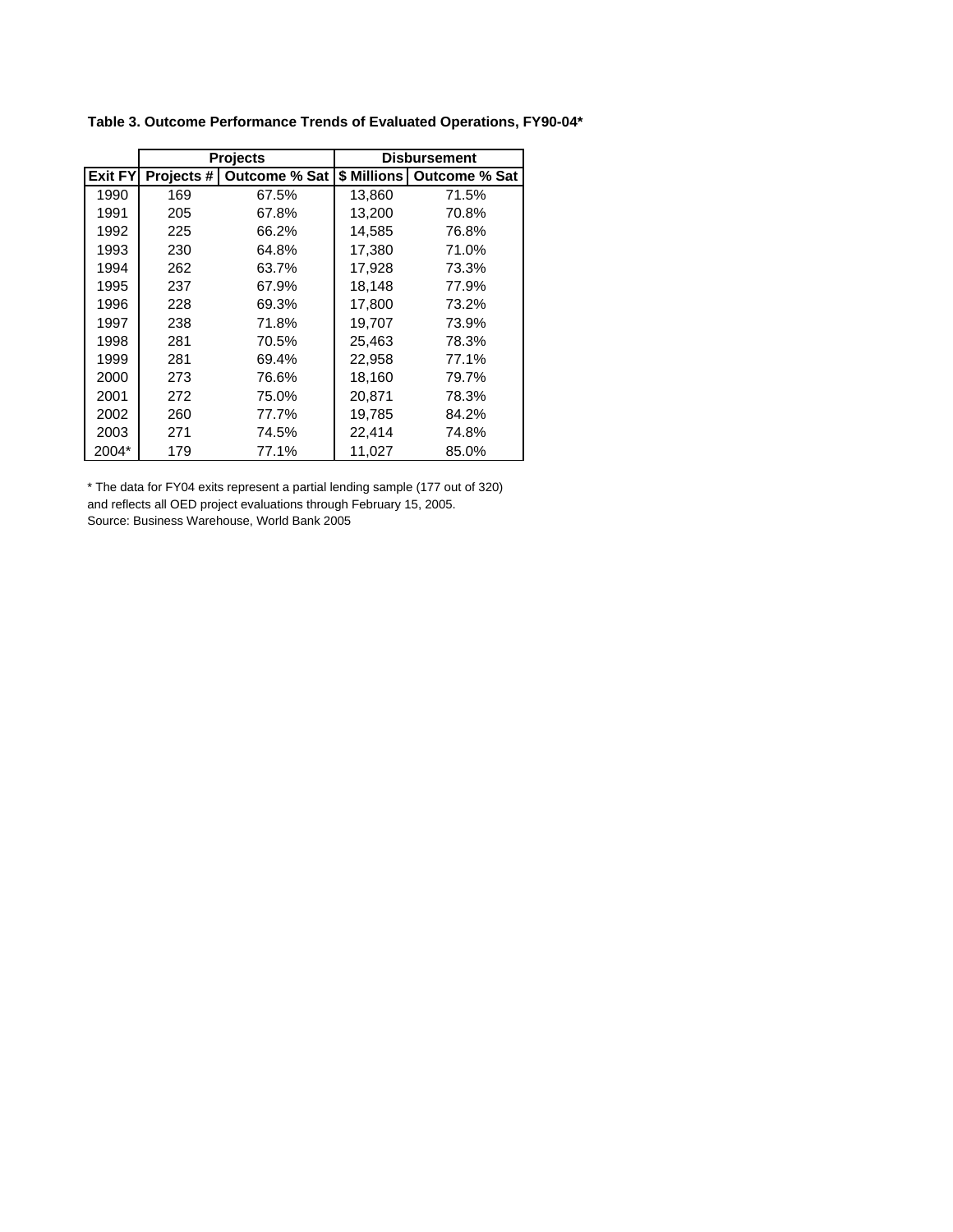|                |            | <b>Projects</b>    |             | <b>Disbursement</b> |
|----------------|------------|--------------------|-------------|---------------------|
| <b>Exit FY</b> | Projects # | % Likely or better | \$ Millions | % Likely or better  |
| 1990           | 169        | 46.2%              | 13,766      | 64.7%               |
| 1991           | 206        | 48.1%              | 13,205      | 58.5%               |
| 1992           | 226        | 46.0%              | 14,597      | 61.9%               |
| 1993           | 230        | 44.8%              | 17,380      | 53.2%               |
| 1994           | 259        | 43.2%              | 17,810      | 57.5%               |
| 1995           | 237        | 46.0%              | 18,148      | 57.5%               |
| 1996           | 227        | 46.7%              | 17,798      | 52.3%               |
| 1997           | 236        | 53.0%              | 19,673      | 59.1%               |
| 1998           | 280        | 49.3%              | 25,440      | 66.8%               |
| 1999           | 273        | 55.7%              | 21,383      | 72.6%               |
| 2000           | 259        | 71.8%              | 17,516      | 75.4%               |
| 2001           | 241        | 71.0%              | 18,760      | 80.0%               |
| 2002           | 232        | 75.4%              | 16,975      | 84.0%               |
| 2003           | 237        | 74.3%              | 20,255      | 74.4%               |
| 2004*          | 157        | 75.2%              | 10,406      | 85.5%               |

**Table 4. Sustainability of Evaluated Operations, FY90-04\***

\* The data for FY04 exits represent a partial lending sample (177 out of 320) and reflects all OED project evaluations through February 15, 2005. Source: Business Warehouse, World Bank 2005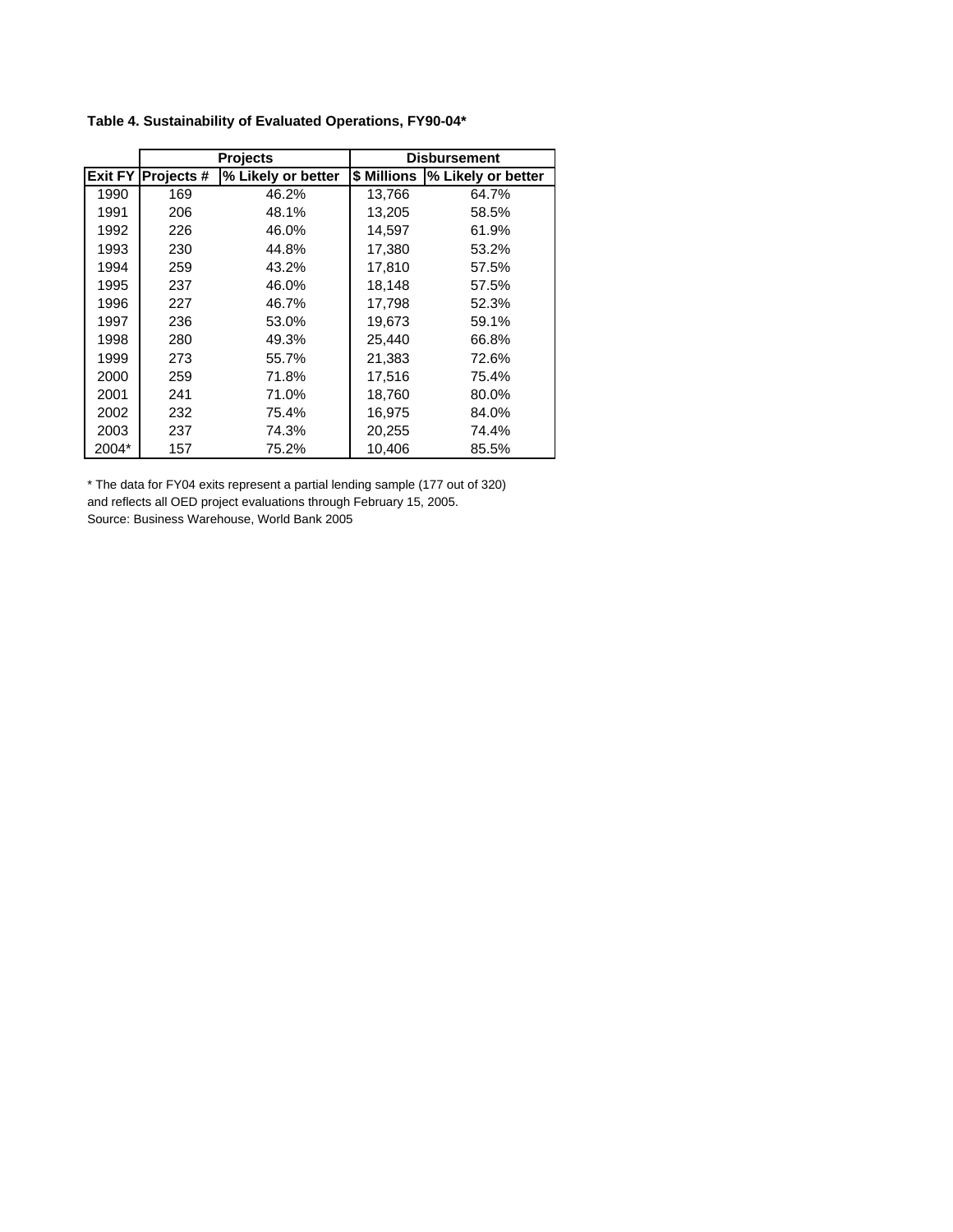|                |           | <b>Projects</b>         | <b>Disbursement</b> |                         |  |  |  |  |  |  |
|----------------|-----------|-------------------------|---------------------|-------------------------|--|--|--|--|--|--|
| <b>Exit FY</b> | Project # | % Substantial or better | \$ Millions         | % Substantial or better |  |  |  |  |  |  |
| 1990           | 169       | 33.1%                   | 13,355              | 42.9%                   |  |  |  |  |  |  |
| 1991           | 201       | 35.8%                   | 12,717              | 40.6%                   |  |  |  |  |  |  |
| 1992           | 223       | 31.4%                   | 14.413              | 40.8%                   |  |  |  |  |  |  |
| 1993           | 229       | 29.3%                   | 17,134              | 36.1%                   |  |  |  |  |  |  |
| 1994           | 261       | 27.6%                   | 17,628              | 34.7%                   |  |  |  |  |  |  |
| 1995           | 236       | 24.6%                   | 17,943              | 28.3%                   |  |  |  |  |  |  |
| 1996           | 228       | 36.8%                   | 17,800              | 34.6%                   |  |  |  |  |  |  |
| 1997           | 237       | 38.0%                   | 19,692              | 44.4%                   |  |  |  |  |  |  |
| 1998           | 279       | 38.0%                   | 22,231              | 39.1%                   |  |  |  |  |  |  |
| 1999           | 281       | 37.7%                   | 22,958              | 46.4%                   |  |  |  |  |  |  |
| 2000           | 273       | 48.4%                   | 18,160              | 54.5%                   |  |  |  |  |  |  |
| 2001           | 270       | 49.3%                   | 20,569              | 51.7%                   |  |  |  |  |  |  |
| 2002           | 260       | 47.3%                   | 19,785              | 48.7%                   |  |  |  |  |  |  |
| 2003           | 271       | 50.9%                   | 22,414              | 48.4%                   |  |  |  |  |  |  |
| 2004*          | 179       | 53.6%                   | 11,027              | 57.6%                   |  |  |  |  |  |  |

**Table 5. Institutional Development Impact of Evaluated Operations, FY90-04\***

\* The data for FY04 exits represent a partial lending sample (177 out of 320) and reflects all OED project evaluations through February 15, 2005.

Source: Business Warehouse, World Bank 2005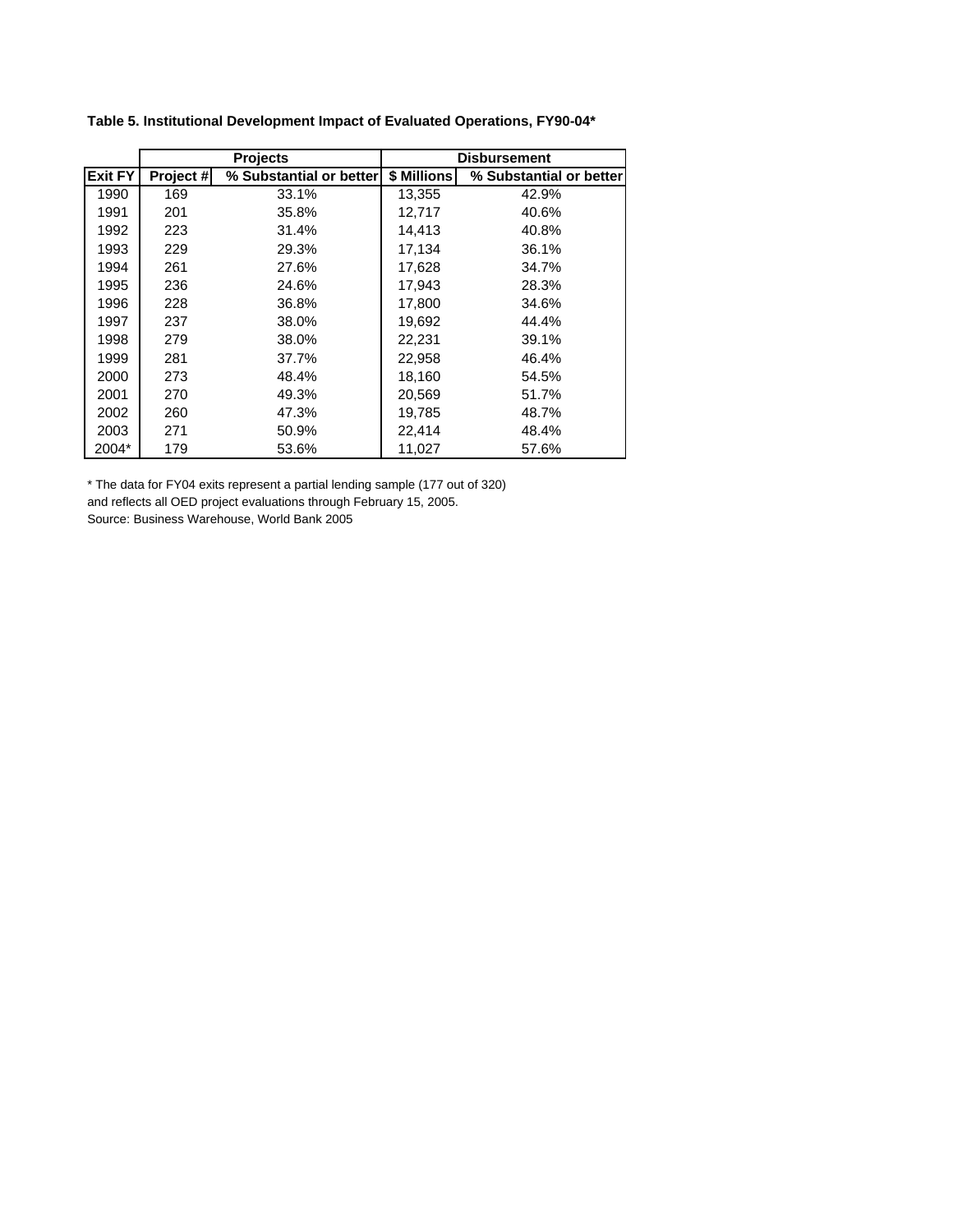|                            |                       | Outcome         | Sustainability     | <b>ID</b> Impact        |                         | Outcome        | Sustainability     | <b>ID Impact</b>        |
|----------------------------|-----------------------|-----------------|--------------------|-------------------------|-------------------------|----------------|--------------------|-------------------------|
|                            | Projects #            | % Sat           | % Likely or better | % Substantial or better | \$ Millions             | % Sat          | % Likely or better | % Substantial or better |
| <b>AFR</b>                 | 1,086<br>3            | 58.47           | 37.21<br>33.33     | 29.62<br>100.00         | 38,602                  | 64.28          | 39.66<br>10.37     | 29.64<br>100.00         |
| Africa<br>Angola           | 11                    | 66.67<br>63.64  | 12.50              | 27.27                   | 55<br>281               | 89.63<br>77.82 | 9.17               | 30.04                   |
| Benin                      | 30                    | 80.00           | 67.86              | 46.67                   | 508                     | 90.01          | 78.11              | 41.80                   |
| Botswana                   | 6                     | 66.67           | 50.00              | 100.00                  | 69                      | 78.66          | 62.69              | 100.00                  |
| <b>Burkina Faso</b>        | 23                    | 82.61           | 63.64              | 34.78                   | 593                     | 89.25          | 57.58              | 31.87                   |
| Burundi                    | 25                    | 56.00           | 20.00              | 8.33                    | 438                     | 50.56          | 20.60              | 6.31                    |
| Cameroon                   | 25                    | 28.00           | 16.67              | 12.00                   | 1,065                   | 39.34          | 26.85              | 25.89                   |
| Cape Verde                 | 12                    | 100.00          | 83.33              | 66.67                   | 123                     | 100.00         | 88.77              | 79.71                   |
| Central African            | 17<br>23              | 17.65           | 5.88               | 100.00                  | 322                     | 12.32          | 3.32               | 100.00                  |
| Chad<br>Comoros            | 11                    | 78.26<br>50.00  | 63.64<br>10.00     | 36.36<br>20.00          | 595<br>66               | 85.36<br>47.25 | 74.95<br>10.15     | 45.54<br>29.43          |
| Congo, Democrat            | 32                    | 9.68            | 3.23               | 3.23                    | 1,287                   | 46.10          | 37.41              | 8.32                    |
| Congo, Republic            | 6                     | 20.00           | 100.00             | 100.00                  | 122                     | 0.00           | 100.00             | 100.00                  |
| Cote d'Ivoire              | 36                    | 61.11           | 38.24              | 27.78                   | 2,402                   | 71.03          | 46.79              | 16.37                   |
| Djibouti                   | 4                     | 75.00           | 50.00              | 50.00                   | 19                      | 98.25          | 64.75              | 64.75                   |
| Eastern Africa             | $\mathbf{1}$          | 100.00          | 100.00             | 100.00                  | 50                      | 100.00         | 100.00             | 100.00                  |
| <b>Equatorial Guin</b>     | 8                     | 25.00           | 25.00              | 12.50                   | 49                      | 10.87          | 10.87              | 5.56                    |
| Eritrea                    | 4                     | 100.00          | 66.67              | 25.00                   | 99                      | 100.00         | 38.35              | 5.95                    |
| Ethiopia<br>Gabon          | 29<br>6               | 65.52<br>50.00  | 51.72<br>33.33     | 27.59<br>20.00          | 1,692<br>142            | 75.16<br>40.52 | 60.35<br>24.65     | 15.36<br>5.39           |
| Gambia, The                | 13                    | 53.85           | 30.77              | 23.08                   | 126                     | 63.62          | 31.63              | 26.60                   |
| Ghana                      | 70                    | 65.71           | 42.65              | 41.43                   | 2,958                   | 68.30          | 51.37              | 49.83                   |
| Guinea                     | 40                    | 60.53           | 41.03              | 38.46                   | 975                     | 62.28          | 37.71              | 43.17                   |
| Guinea-Bissau              | 16                    | 68.75           | 6.25               | 37.50                   | 201                     | 69.76          | 3.53               | 45.20                   |
| Kenya                      | 49                    | 42.86           | 24.49              | 14.29                   | 2,020                   | 52.02          | 16.43              | 9.81                    |
| Lesotho                    | 16                    | 56.25           | 46.15              | 18.75                   | 248                     | 77.03          | 57.68              | 35.79                   |
| Liberia                    | $\mathbf{1}$          | 100.00          | 100.00             | 100.00                  | 4                       | 100.00         | 100.00             | 100.00                  |
| Madagascar                 | 49                    | 67.35           | 47.92              | 45.83                   | 1,353                   | 73.38          | 48.56              | 38.97                   |
| Malawi<br>Mali             | 41<br>34              | 53.66<br>61.76  | 37.50<br>43.75     | 26.83<br>29.41          | 1,475<br>936            | 63.82<br>74.29 | 54.29<br>54.80     | 22.80<br>26.99          |
| Mauritania                 | 24                    | 70.83           | 58.33              | 30.43                   | 406                     | 86.24          | 65.19              | 21.18                   |
| <b>Mauritius</b>           | 14                    | 71.43           | 78.57              | 57.14                   | 175                     | 84.11          | 85.99              | 65.32                   |
| Mozambique                 | 31                    | 87.10           | 65.52              | 54.84                   | 1,680                   | 93.51          | 87.16              | 72.27                   |
| Niger                      | 29                    | 55.17           | 32.14              | 31.03                   | 726                     | 55.71          | 37.83              | 26.68                   |
| Nigeria                    | 53                    | 45.28           | 13.46              | 13.21                   | 4,391                   | 50.46          | 11.81              | 20.35                   |
| Rwanda                     | 26                    | 42.31           | 13.64              | 15.38                   | 584                     | 61.21          | 7.00               | 17.82                   |
| Sao Tome and Pr            | 8                     | 50.00           | 25.00              | 100.00                  | 65                      | 43.41          | 29.31              | 100.00                  |
| Senegal                    | 36                    | 75.00           | 37.50              | 33.33                   | 1,158                   | 72.53          | 37.79              | 34.37                   |
| Seychelles<br>Sierra Leone | 3<br>15               | 66.67<br>40.00  | 100.00<br>26.67    | 33.33<br>26.67          | 11<br>414               | 59.02<br>48.74 | 100.00<br>39.29    | 59.02<br>39.29          |
| Somalia                    | 14                    | 20.00           | 100.00             | 9.09                    | 192                     | 11.01          | 100.00             | 7.86                    |
| Sudan                      | 19                    | 57.89           | 10.53              | 15.79                   | 594                     | 65.46          | 5.40               | 19.40                   |
| Swaziland                  | 1                     | 100.00          | 100.00             | 58.97                   | 9                       | 100.00         | 100.00             | 42.54                   |
| Tanzania                   | 39                    | 76.92           | 61.54              | 25.00                   | 2,140                   | 64.51          | 48.17              | 27.40                   |
| Togo                       | 24                    | 37.50           | 20.83              | 44.90                   | 437                     | 37.80          | 13.75              | 37.54                   |
| Uganda                     | 50                    | 67.35           | 45.83              | 66.67                   | 2,353                   | 63.74          | 48.72              | 88.37                   |
| Western Africa             | 3<br>32               | 66.67           | 66.67              | 66.67                   | 61                      | 88.37          | 88.37              | 88.37                   |
| Zambia<br>Zimbabwe         | 24                    | 43.75<br>77.27  | 25.00<br>42.86     | 25.00<br>22.73          | 1,860<br>1,072          | 62.63<br>81.87 | 16.35<br>40.86     | 24.65<br>29.75          |
| EAP                        | 595                   | 80.31           | 69.49              | 46.44                   | 62,578                  | 86.27          | 80.81              | 52.98                   |
| Cambodia                   | 8                     | 87.50           | 50.00              | 50.00                   | 233                     | 93.15          | 40.56              | 36.52                   |
| China                      | 161                   | 89.94           | 87.26              | 65.63                   | 21,864                  | 91.56          | 90.65              | 69.07                   |
| Fiji                       | $\overline{4}$        | 100.00          | 50.00              | 100.00                  | 59                      | 100.00         | 52.72              | 100.00                  |
| Indonesia                  | 152                   | 72.00           | 53.52              | 38.00                   | 16,349                  | 74.50          | 59.72              | 38.86                   |
| Korea, Republic            | 42                    | 90.48           | 80.95              | 51.22                   | 9,893                   | 95.36          | 94.24              | 49.00                   |
| Lao People's De            | 19                    | 73.68           | 57.89<br>89.29     | 42.11                   | 396                     | 86.48          | 73.05<br>93.53     | 48.45                   |
| Malaysia<br>Mongolia       | 30<br>9               | 93.10<br>88.89  | 80.00              | 34.48<br>44.44          | 1,761<br>155            | 94.00<br>93.70 | 84.94              | 39.03<br>53.58          |
| Myanmar                    | 14                    | 64.29           | 50.00              | 50.00                   | 465                     | 65.56          | 56.79              | 44.37                   |
| Papua New Guine            | 19                    | 42.11           | 29.41              | 15.79                   | 525                     | 56.92          | 20.91              | 11.14                   |
| Philippines                | 63                    | 69.35           | 58.06              | 34.92                   | 5,327                   | 72.16          | 63.01              | 42.22                   |
| Samoa                      | 5                     | 100.00          | 40.00              | 20.00                   | 35                      | 100.00         | 73.24              | 58.93                   |
| Solomon Islands            | 5                     | 40.00           | 40.00              | 40.00                   | 37                      | 28.67          | 28.67              | 28.67                   |
| Thailand                   | 40                    | 92.50           | 87.50              | 52.50                   | 3,802                   | 99.09          | 98.26              | 59.51                   |
| Timor-Leste                | 4                     | 75.00           | 66.67              | 100.00                  | 0                       | 0.00           | 0.00               | 0.00                    |
| Tonga                      | $\boldsymbol{2}$<br>3 | 100.00<br>33.33 | 100.00<br>33.33    | 100.00<br>100           | $\overline{\mathbf{4}}$ | 47.83<br>67.95 | 100.00<br>67.95    | 100.00                  |
| Vanuatu<br>Vietnam         | 15                    | 100.00          | 92.31              | 60.00                   | 13<br>1,660             | 100.00         | 97.24              | 100<br>52.68            |
| <b>ECA</b>                 | 515                   | 78.40           | 73.61              | 50.50                   | 38,790                  | 73.22          | 74.23              | 49.02                   |
| Albania                    | 31                    | 87.10           | 73.33              | 45.16                   | 417                     | 90.62          | 75.82              | 47.53                   |
| Aral Sea                   | $\mathbf{1}$          | 100.00          | 100.00             | 100.00                  | 0                       | 0.00           | 0.00               | 0.00                    |
| Armenia                    | 16                    | 87.50           | 93.33              | 68.75                   | 476                     | 84.48          | 96.71              | 75.30                   |
| Azerbaijan                 | 8                     | 62.50           | 85.71              | 37.50                   | 263                     | 62.21          | 69.47              | 35.25                   |
| <b>Belarus</b>             | 5                     | 60.00           | 40.00              | 60.00                   | 158                     | 5.14           | 21.17              | 5.14                    |
| Bosnia-Herzegov            | 27                    | 92.59           | 80.77              | 40.74                   | 630                     | 98.88          | 78.00              | 51.80                   |
| Bulgaria<br>Croatia        | 24<br>13              | 79.17<br>69.23  | 76.19<br>84.62     | 56.52<br>30.77          | 1,355<br>723            | 95.85<br>76.36 | 85.58<br>98.89     | 56.28<br>46.13          |
| Cyprus                     | 9                     | 87.50           | 87.50              | 25.00                   | 172                     | 95.59          | 90.74              | 28.78                   |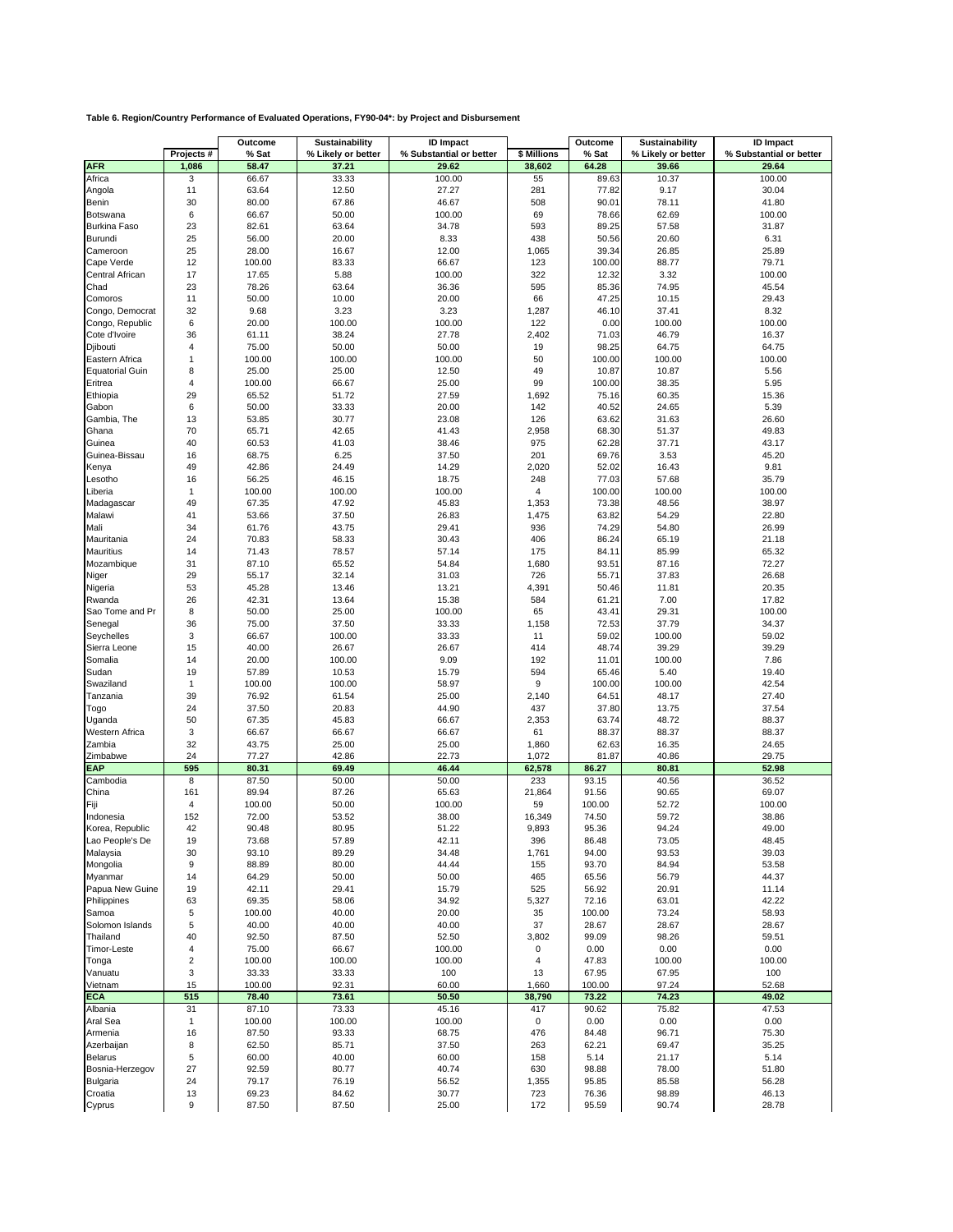| Czech Republic                  | 6                    | 100.00          | 83.33          | 66.67          | 662             | 100.00          | 100.00          | 98.45          |
|---------------------------------|----------------------|-----------------|----------------|----------------|-----------------|-----------------|-----------------|----------------|
| Estonia                         | $\overline{7}$       | 100.00          | 100.00         | 85.71          | 110             | 100.00          | 100.00          | 73.87          |
| Georgia                         | 16                   | 81.25           | 93.33          | 56.25          | 422             | 57.54           | 84.38           | 46.49          |
| Hungary                         | 38                   | 89.47           | 89.19          | 65.79          | 3,220           | 96.65           | 92.00           | 72.37          |
| Kazakhstan                      | 16                   | 81.25           | 69.23          | 75.00          | 1,158           | 97.45           | 94.19           | 96.89          |
| Kosovo                          | 10                   | 90.00           | 100.00         | 70.00          | 6               | 100.00          | 0.00            | 0.00           |
| Kyrgyz Republic                 | 14                   | 78.57           | 64.29          | 42.86          | 377             | 93.57           | 49.71           | 39.61          |
| Latvia                          | 14                   | 100.00          | 91.67          | 83.33          | 287             | 100.00          | 90.53           | 75.94          |
| Lithuania                       | 12                   | 81.82           | 90.00          | 81.82          | 297             | 94.89           | 96.76           | 77.00          |
| Macedonia, form                 | 19                   | 77.78           | 81.25          | 52.94          | 482             | 95.55           | 77.79           | 54.72          |
| Moldova                         | 11                   | 63.64           | 44.44          | 18.18          | 327             | 75.40           | 44.26           | 17.76          |
| Poland                          | 30                   | 80.00           | 75.86          | 56.67          | 3,275           | 87.28           | 90.58           | 69.64          |
| Portugal                        | 8                    | 50.00           | 87.50          | 37.50          | 301             | 71.97           | 97.67           | 51.28          |
| Romania                         | 21                   | 85.71           | 90.48          | 66.67          | 2,415           | 76.11           | 80.16           | 43.89          |
| Russian Federat                 | 35                   | 55.88           | 82.14          | 41.18          | 7,925           | 41.03           | 84.67           | 24.09          |
| Serbia and Mont                 | $\overline{4}$       | 100.00          | 100.00         | 75.00          | 176             | 100.00          | 100.00          | 60.45          |
| Slovak Republic                 | 3                    | 100.00          | 66.67          | 100.00         | 130             | 100.00          | 100.00          | 100.00         |
| Slovenia                        | $\overline{7}$       | 83.33           | 83.33          | 50.00          | 131             | 100.00          | 100.00          | 100.00         |
| Tajikistan                      | 8                    | 75.00           | 50.00          | 25.00          | 150             | 64.10           | 79.66           | 40.27          |
| Turkey                          | 61                   | 68.33           | 45.45          | 32.20          | 8,980           | 67.46           | 51.63           | 44.46          |
| Turkmenistan                    | 3                    | 100.00          | 100.00         | 100.00         | 38              | 100.00          | 100.00          | 100.00         |
| Ukraine                         | 18                   | 87.50           | 53.33          | 62.50          | 2,501           | 96.42           | 51.13           | 60.07          |
| Uzbekistan                      | 5                    | 50.00           | 33.33          | 100.00         | 261             | 32.85           | 8.53            | 100.00         |
| Yugoslavia, for                 | 15                   | 72.73           | 18.18          | 27.27          | 968             | 69.27           | 18.19           | 27.10          |
| LCR                             | 717                  | 75.90           | 64.29          | 45.45          | 74,280          | 77.57           | 69.88           | 46.52          |
| Argentina                       | 63                   | 72.88           | 72.88          | 47.46          | 12,405          | 58.59           | 60.82           | 40.36          |
| Bahamas, The<br><b>Barbados</b> | $\overline{2}$<br>6  | 50.00           | 100.00         | 0.00<br>33.33  | 17<br>52        | 41.86           | 0.00            | 100.00         |
|                                 |                      | 66.67           | 50.00          |                |                 | 48.59           | 32.33           | 17.06          |
| Belize                          | $\overline{7}$<br>38 | 71.43           | 71.43          | 42.86          | 63              | 81.37           | 57.82           | 39.20          |
| Bolivia<br>Brazil               | 124                  | 84.21<br>77.05  | 63.89<br>71.07 | 47.37<br>54.17 | 1,097<br>18,140 | 88.12<br>76.61  | 73.06<br>71.75  | 52.47<br>53.17 |
| Caribbean                       | 6                    | 50.00           | 40.00          | 50.00          | 36              | 19.88           | 19.88           | 19.88          |
| <b>Central America</b>          | 1                    | 100.00          | 100.00         | 100.00         | 40              | 100.00          | 100.00          | 100.00         |
| Chile                           | 29                   | 89.66           | 82.76          | 55.17          | 1,772           | 83.52           | 88.12           | 57.81          |
| Colombia                        | 58                   | 73.68           | 61.11          | 39.29          | 5,889           | 77.24           | 67.10           | 32.65          |
| Costa Rica                      | 9                    | 100.00          | 85.71          | 57.14          | 231             | 100.00          | 56.63           | 46.18          |
| Dominica                        | $\overline{4}$       | 75.00           | 50.00          | 25.00          | 14              | 81.20           | 65.31           | 23.70          |
| Dominican Repub                 | 10                   | 25.00           | 60.00          | 20.00          | 521             | 36.17           | 52.16           | 15.68          |
| Ecuador                         | 36                   | 80.56           | 51.43          | 40.00          | 1,621           | 75.86           | 46.63           | 31.30          |
| El Salvador                     | 9                    | 100.00          | 100.00         | 77.78          | 335             | 100.00          | 100.00          | 91.61          |
| Grenada                         | 2                    | 100.00          | 100.00         | 50.00          | 14              | 100.00          | 100.00          | 53.43          |
| Guatemala                       | 16                   | 66.67           | 50.00          | 33.33          | 486             | 64.48           | 32.07           | 21.22          |
| Guyana                          | 14                   | 71.43           | 23.08          | 28.57          | 255             | 79.80           | 14.35           | 60.10          |
| Haiti                           | 19                   | 31.25           | 6.25           | 18.75          | 329             | 38.47           | 12.25           | 16.48          |
| Honduras                        | 23                   | 69.57           | 47.62          | 34.78          | 1,093           | 78.87           | 50.05           | 30.22          |
| Jamaica                         | 29                   | 62.07           | 48.15          | 34.48          | 786             | 66.77           | 55.46           | 45.73          |
| Mexico                          | 92                   | 84.44           | 74.42          | 44.94          | 21,590          | 90.01           | 79.38           | 48.49          |
| Nicaragua                       | 14                   | 92.86           | 90.00          | 57.14          | 624             | 97.66           | 94.86           | 60.55          |
| <b>OECS Countries</b>           | $\mathbf{1}$         | 100.00          | 100.00         | 100.00         | 8               | 100.00          | 100.00          | 100.00         |
| Panama                          | 9                    | 100.00          | 100.00         | 50.00          | 338             | 100.00          | 100.00          | 61.90          |
| Paraguay                        | 11                   | 45.45           | 36.36          | 45.45          | 334             | 42.00           | 23.59           | 42.82          |
| Peru                            | 26                   | 80.00           | 79.17          | 60.00          | 2,939           | 96.52           | 95.21           | 71.76          |
| St. Kitts and N                 | $\overline{2}$       | 50.00           | 50.00          | 50.00          | 10              | 75.01           | 75.01           | 75.01          |
| St. Lucia                       | 4                    | 75.00           | 50.00          | 75.00          | 25              | 68.08           | 47.94           | 68.08          |
| St. Vincent and                 | 2                    | 100.00          | 50.00          | 100.00         | 8               | 100.00          | 71.09           | 100.00         |
| Trinidad and To                 | $\overline{7}$       | 57.14           | 71.43          | 14.29          | 163             | 68.13           | 73.46           | 24.54          |
| Uruguay                         | 22                   | 95.24           | 85.71          | 61.90          | 916             | 95.54           | 80.03           | 72.36          |
| Venezuela                       | 22                   | 42.86           | 25             | 23.81          | 2.130           | 33.41           | 18.88           | 12.39          |
| <b>MNA</b>                      | 332                  | 69.00           | 55.66          | 30.79          | 17,090          | 72.38           | 55.38           | 33.47          |
| Algeria                         | 38                   | 42.11           | 25.00          | 23.81          | 3,336           | 44.63           | 7.01            | 20.37          |
| Djibouti                        | 4                    | 25.00           | 19.44          | 15.79          | 29              | 35.78           | 35.78           | 100.00         |
| Egypt, Arab Rep                 | 38<br>$\overline{7}$ | 69.44           | 25.00<br>47.22 | 100.00         | 2,076<br>785    | 82.11           | 41.03           | 34.64          |
| Iran, Islamic R                 |                      | 85.71           |                | 27.78          |                 | 87.71           | 66.45           | 29.64          |
| Jordan<br>Lebanon               | 37<br>8              | 91.89<br>37.50  | 66.67<br>77.78 | 28.57<br>40.54 | 1,534<br>392    | 93.61<br>79.00  | 79.52<br>80.20  | 48.97<br>8.48  |
| Morocco                         | 66                   |                 |                |                | 4,933           |                 |                 |                |
| Oman                            | 5                    | 66.67<br>100.00 | 42.86<br>66.15 | 12.50<br>25.76 | 81              | 67.31<br>100.00 | 60.55<br>100.00 | 36.17<br>71.71 |
| Tunisia                         | 53                   | 79.25           | 100.00         | 60.00          | 2,890           | 88.42           | 90.71           | 37.35          |
| West Bank and G                 | 12                   | 66.67           | 75.47          | 43.40          | $\pmb{0}$       | 0.00            | 0.00            | 0.00           |
| Yemen, Republic                 | 64                   | 68.25           | 37.50          | 50.00          | 1,033           | 75.02           | 61.50           | 37.06          |
| <b>SAR</b>                      | 425                  | 72.75           | 53.94          | 34.61          | 41,981          | 75.59           | 63.31           | 34.57          |
| Bangladesh                      | 70                   | 75.71           | 48.48          | 21.43          | 4,707           | 84.67           | 57.80           | 24.12          |
| Bhutan                          | $\overline{7}$       | 85.71           | 50.00          | 57.14          | 26              | 80.13           | 36.87           | 35.97          |
| India                           | 171                  | 72.51           | 59.39          | 44.64          | 26,275          | 75.74           | 66.77           | 42.79          |
| Maldives                        | 5                    | 100.00          | 80.00          | 80.00          | 44              | 100.00          | 78.69           | 78.69          |
| Nepal                           | 41                   | 67.50           | 38.46          | 33.33          | 932             | 79.69           | 46.07           | 29.33          |
| Pakistan                        | 89                   | 71.91           | 54.12          | 27.27          | 8,580           | 69.85           | 57.41           | 18.66          |
| Sri Lanka                       | 42                   | 70.00           | 52.50          | 23.81          | 1,416           | 73.95           | 63.23           | 16.55          |

\* The data for FY04 exits represent a partial lending sample (177 out of 320) and reflects all OED project evaluations through February 15, 2005. Source: Business Warehouse, World Bank 2005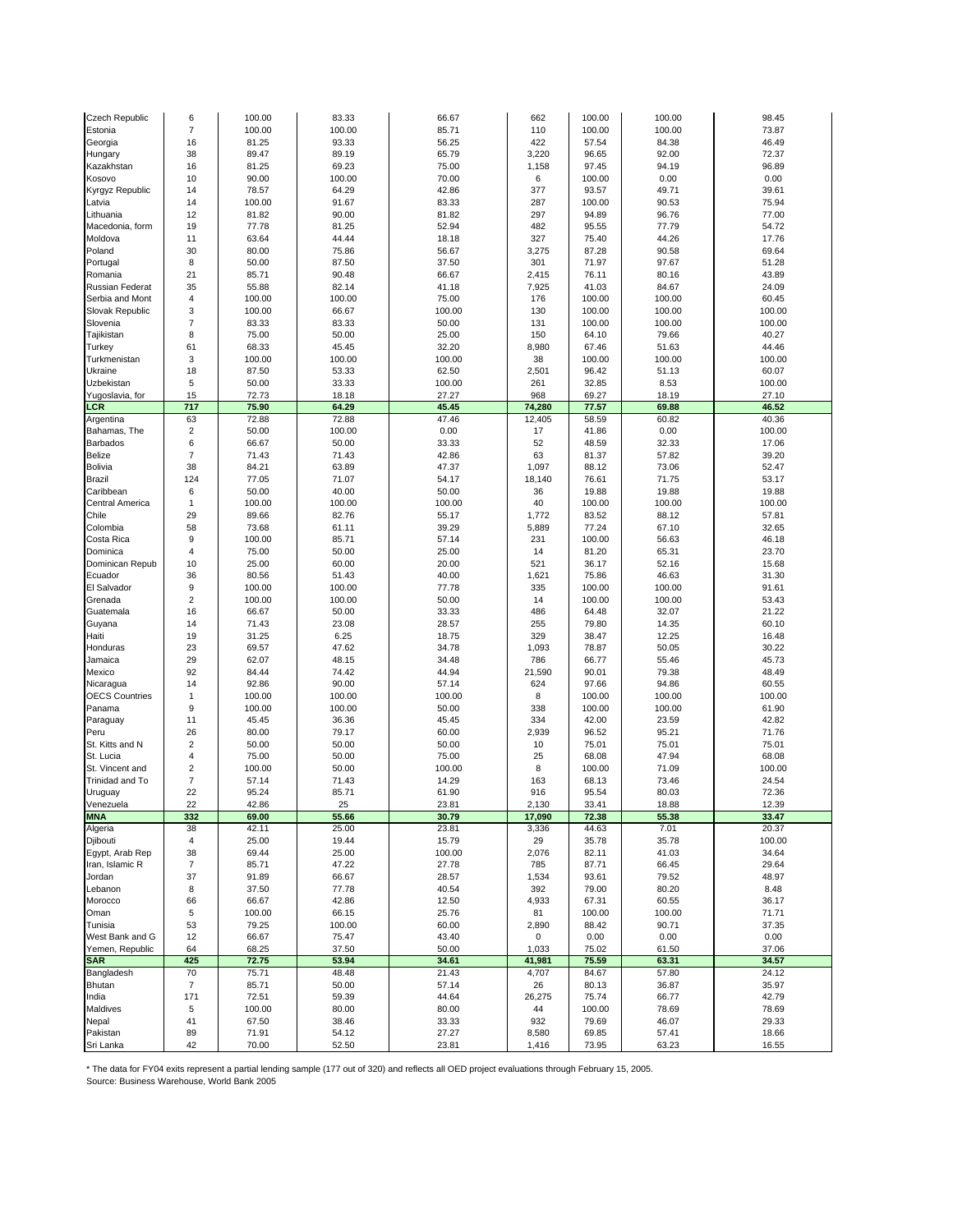#### **Table 7. Operations Evaluated for the 2004 ARDE, by Region and Country\***

| Country         | <b>Sector Board</b>               | Proj ID         | <b>Project Description</b>                      |                    | Ln/Cr Eval Type Eval Date |            |                          |      | Approval Date Exit FY Lending Instr Network |                   | <b>Net Commitments</b> |                    | <b>OED Outcome OED Sustainability</b> | <b>OED ID Impact</b>     |
|-----------------|-----------------------------------|-----------------|-------------------------------------------------|--------------------|---------------------------|------------|--------------------------|------|---------------------------------------------|-------------------|------------------------|--------------------|---------------------------------------|--------------------------|
| <b>Africa</b>   |                                   |                 |                                                 |                    |                           |            |                          |      |                                             |                   |                        |                    |                                       |                          |
| Africa          | Environment                       |                 | P000003 REIMP(CEN.ENV.,INFO)                    | 28371 ES           |                           | 09/10/2004 | 12/18/1997               | 2003 | SIL                                         | ESSD              |                        | 0.0 SAT            | <b>UNLIK</b>                          | <b>MOD</b>               |
| Cameroon        | <b>Rural Sector</b>               |                 | P000311 BIODIVERSITY CONSERV                    | 28673 ES           |                           | 01/06/2004 | 03/27/1995               | 2003 | SIL                                         | ESSD              |                        | 0.0 MSAT           | NON-EVALUABLE                         | <b>MOD</b>               |
| Cameroor        | Transport                         |                 | P000393 CM-Transport Sect Pri (FY96)            | 28690 ES           |                           | 09/09/2004 | 05/30/1996               | 2004 | SIL                                         | INF               |                        | 56.4 SAT           | LIK                                   | <b>SUB</b>               |
| Cape Verde      | Transport                         |                 | P000435 C V TRANSPORT INFRASTRUCTURE            | 24661              | ES                        | 02/04/2005 | 03/04/1993               | 2004 | SIL                                         | INF               |                        | 18.0 SAT           | LIK                                   | <b>SUB</b>               |
| Comoros         | Education                         |                 | P000603 Third Education                         | N0310 FS           |                           | 08/16/2004 | 06/30/1997               | 2004 | SII                                         | <b>HDN</b>        |                        | 6.7 MSAT           | <b>UNLIK</b>                          | <b>MOD</b>               |
| Comoros         | <b>Rural Sector</b>               |                 | P000604 Agricultural Services Pilot             | 29310 ES           |                           | 01/28/2004 | 12/23/1996               | 2003 | SIL                                         | <b>ESSD</b>       |                        | <b>1.4 SAT</b>     | <b>UNLIK</b>                          | <b>MOD</b>               |
|                 |                                   |                 |                                                 |                    |                           |            |                          |      |                                             |                   |                        |                    | 1 IK                                  |                          |
| Ethiopia        | Water Supply and Sanitation       |                 | P000764 ET-Water Supply Dev & Rehab (BD FY96)   | 28420              | ES                        | 04/22/2004 | 04/09/1996               | 2003 | SIL                                         | INF               |                        | <b>28.0 MSAT</b>   |                                       | <b>SUB</b>               |
| Ghana           | Urban Development                 |                 | P000936 LOCAL GOVT DEV.                         | 25680              | ES                        | 04/22/2004 | 02/17/1994               | 2003 | <b>SIM</b>                                  | INF               |                        | 36.8 SAT           | LIK                                   | <b>MOD</b>               |
| Ghana           | Environment                       |                 | P000946 Ghana:NAT.RES.MANAGEMENT                | 30910 ES           |                           | 04/16/2004 | 06/04/1998               | 2003 | APL                                         | ESSD              |                        | 9.0 MSAT           | NON-EVALUABLE                         | <b>MOD</b>               |
| Ghana           | Education                         |                 | P000964 PRIMARY SCHOOL DEVELOPMENT              | 25080              | PAR                       | 07/01/2004 | 06/10/1993               | 1999 | SII                                         | HDN               |                        | 53.2 MUNSAT        | <b>I</b> IK                           | <b>MOD</b>               |
| Ghana           | Urban Development                 |                 | P000973 GH-Urban Env Sanitation 1 (BD FY06)     | 28360              | ES                        | 08/31/2004 | 03/26/1996               | 2004 | SIL                                         | INF               |                        | 63.8 MSAT          | <b>UNLIK</b>                          | <b>MOD</b>               |
| Ghana           | Education                         |                 | P000975 BASIC EDUCATION SECTOR IMPROVEMENT      | 28850              | PAR                       | 07/01/2004 | 06/18/1996               | 2003 | <b>SIM</b>                                  | <b>HDN</b>        |                        | 45.2 MSAT          | 1 IK                                  | <b>MOD</b>               |
| Kenva           | Rural Sector                      |                 | P001331 KE-Arid Lands Res Mgmt Prj (FY96)       | 27970              | <b>FS</b>                 | 03/29/2004 | 12/14/1995               | 2003 | SIL                                         | ESSD              |                        | <b>19.2 MSAT</b>   | <b>UNLIK</b>                          | <b>MOD</b>               |
| Kenya           | <b>Rural Sector</b>               |                 | P001354 KE: NARP II                             | 29350              | ES                        | 08/16/2004 | 01/28/1997               | 2004 | SIL                                         | ESSD              |                        | 36.6 MSAT          | 1 IK                                  | <b>SUB</b>               |
| Lesotho         | <b>Rural Sector</b>               |                 | P001402 AG POL & CAP BLDG                       | 31050              | ES                        | 07/16/2004 | 06/25/1998               | 2004 | SIL                                         | ESSD              |                        | 6.8 MUNSAT         | <b>IK</b>                             | <b>MOD</b>               |
| Lesotho         | Transport                         |                 | P001403 Lesotho ROAD REHAB. & MAINT             | 28570 ES           |                           | 06/28/2004 | 05/09/1996               | 2004 | SIL                                         | INF               |                        | <b>22.9 MSAT</b>   | NON-EVALUABLE                         | <b>MOD</b>               |
| Madagascar      | Environment                       |                 | P001537 ENVIRONMENT PROGRAM PHASE I             | N0090 ES           |                           | 01/05/2005 | 01/09/1997               | 2003 | SIL                                         | <b>ESSD</b>       |                        | 27.5 SAT           | 1 IK                                  | <b>SUB</b>               |
| Malawi          | Water Supply and Sanitation       |                 | P001667 MW-National Water Development (BD FY95) | 27531              | ES                        | 08/10/2004 | 06/28/1995               | 2004 | SIL                                         | INF               |                        | 69.3 SAT           | LIK                                   | <b>SUB</b>               |
| Mali            | <b>Rural Sector</b>               |                 | P001738 Mali:IRRIG PROMOTION                    | N0210 ES           |                           | 04/14/2004 | 05/30/1997               | 2003 | SIL                                         | <b>ESSD</b>       |                        | 2.2 UNSAT          | <b>UNLIK</b>                          | <b>NEG</b>               |
| Mozambique      | <b>Rural Sector</b>               |                 | P001759 MZ-GEF Transborder Parks SIL (FY97)     | 28483              | ES                        | 05/07/2004 | 12/12/1996               | 2004 | SIL                                         | ESSD              |                        | 0.0 MSAT           | <b>UNLIK</b>                          | <b>MOD</b>               |
| Mozambique      | <b>Energy and Mining</b>          |                 | P001780 MZ GAS ENGINEERING (ENGY)               | 26290              | <b>FS</b>                 | 06/24/2004 | 06/16/1994               | 2003 | SII                                         | INF               |                        | <b>26.0 MSAT</b>   | LIK                                   | <b>MOD</b>               |
| Mozambique      | Health, Nutrition and Population  |                 | P001792 MZ-Health Sector Recovery SIL (FY96)    | 27880              | ES                        | 06/24/2004 | 11/30/1995               | 2004 | SIL                                         | <b>HDN</b>        |                        | 79.9 SAT           | LIK                                   | <b>SUB</b>               |
| Mozambique      | Transport                         |                 | P001804 MZ 2nd Road and Coastal                 | 25990 ES           |                           | 04/22/2004 | 04/07/1994               | 2003 | SIL                                         | INF               |                        | 186.2 SAT          | LIK                                   | <b>SUB</b>               |
| Mauritania      | Social Protection                 |                 | P001857 General Education V                     | 27060              | ES                        | 04/21/2004 | 04/18/1995               | 2003 | <b>TAL</b>                                  | <b>HDN</b>        |                        | 32.0 SAT           | LIK                                   | <b>MOD</b>               |
| Mauritania      | <b>Private Sector Development</b> |                 | P001866 FINANCIAL & PRIVATE                     | 27261              | PAR                       | 07/01/2004 | 05/23/1995               | 1997 | SAD                                         | <b>PSDN</b>       |                        | 28.8 MSA1          | LIK                                   | <b>MOD</b>               |
| Mauritania      | <b>Public Sector Governance</b>   |                 | P001874 PUBLIC RESOURCE MGMT                    | 28874              | PAR                       | 07/01/2004 | 06/20/1996               | 2000 | SAD                                         | PREM              |                        | <b>20.5 MSAT</b>   | LIK                                   | <b>MOD</b>               |
|                 | <b>Rural Sector</b>               |                 |                                                 |                    |                           |            | 06/17/1997               |      |                                             |                   |                        | 17.1 SAT           | LIK                                   |                          |
| Mauritania      |                                   |                 | P001875 Mauri:RAINFED NAT RES MGT               | 29650              | ES                        | 02/09/2004 |                          | 2003 | SIL                                         | ESSD              |                        |                    |                                       | <b>SUB</b>               |
| Niger           | Health, Nutrition and Population  |                 | P001999 Health Sect. Dev. Program               | 29150              | ES                        | 07/21/2004 | 09/05/1996               | 2004 | SIL                                         | <b>HDN</b>        |                        | 37.2 UNSAT         | <b>UNLIK</b>                          | <b>MOD</b>               |
| Senegal         | Education                         |                 | P002373 Higher Education                        | 28720<br>24510 PAR | ES                        | 03/19/2004 | 06/04/1996<br>12/22/1992 | 2003 | SIL<br><b>SIM</b>                           | <b>HDN</b><br>INF |                        | 19.8 HUNSAT        | <b>UNLIK</b><br>LIK                   | <b>NEG</b><br><b>SUB</b> |
| Sierra Leone    | Transport                         |                 | P002407 ROADS REHAB & MAINT                     |                    |                           | 06/08/2004 |                          | 2001 |                                             |                   |                        | 43.0 MUNSAT        |                                       |                          |
| Sierra Leone    | Health, Nutrition and Population  |                 | P002422 Integrated Health Sect. Invest.         | 28270              | <b>FS</b>                 | 06/10/2004 | 03/14/1996               | 2003 | SII                                         | <b>HDN</b>        |                        | 17.9 MSAT          | <b>UNLIK</b>                          | <b>MOD</b>               |
| Sierra Leone    | Water Supply and Sanitation       |                 | P002428 URBAN WATER SUPPLY                      | 27020              | <b>FS</b>                 | 04/22/2004 | 04/11/1995               | 2003 | SIL                                         | INF               |                        | 32.8 MUNSAT        | <b>HUNLIK</b>                         | <b>MOD</b>               |
| Sierra Leone    | Urban Development                 |                 | P002433 FREETOWN INFRASTRUCTURE REHABILITATION  | 25110 PAR          |                           | 06/08/2004 | 06/10/1993               | 2001 | SIL                                         | INF               |                        | <b>25.3 MSAT</b>   | <b>UNLIK</b>                          | <b>MOD</b>               |
| Tanzania        | <b>Rural Sector</b>               |                 | P002753 TZ-Nat Ext Phase 2 SIL (FY97)           | 28990              | ES                        | 08/16/2004 | 07/11/1996               | 2004 | SIL                                         | ESSD              |                        | <b>28.2 MSAT</b>   | LIK                                   | <b>SUB</b>               |
| Tanzania        | Energy and Mining                 |                 | P002756 TZ-POWER VI                             | 24890              | ES                        | 04/22/2004 | 05/06/1993               | 2001 | SII                                         | INF               |                        | <b>195.6 UNSAT</b> | <b>UNLIK</b>                          | <b>MOD</b>               |
| Tanzania        | <b>Rural Sector</b>               |                 | P002804 TZ-Agricultural Research SIL (FY98)     | 30360              | <b>FS</b>                 | 02/14/2005 | 01/29/1998               | 2004 | SII                                         | ESSD              |                        | 21.4 SAT           | 1 IK                                  | SUB                      |
| Togo            | <b>Rural Sector</b>               | P002891         | TG:NAT.AGRICULTURE SERV                         | 29900              | ES                        | 02/09/2004 | 09/11/1997               | 2003 | <b>SIM</b>                                  | ESSD              |                        | 5.6 UNSAT          | <b>UNLIK</b>                          | <b>MOD</b>               |
| Uganda          | Education                         | P002953         | PRIMARY EDUC, & TEAC                            | 24930              | PAR                       | 01/08/2004 | 05/13/1993               | 2001 | SIL                                         | <b>HDN</b>        |                        | <b>52.1 MSAT</b>   | LIK                                   | <b>SUB</b>               |
| Jganda          | Water Supply and Sanitation       | P002957         | UG-Small Towns Water (BD FY94)                  | 25830              | ES                        | 03/18/2004 | 03/17/1994               | 2003 | SIL                                         | INF               |                        | 40.9 SAT           | 1 IK                                  | <b>HIGH</b>              |
| Uganda          | Education                         |                 | P002972 EDUC SECTOR ADJ CRED                    | 30490              | PAR                       | 01/08/2004 | 03/24/1998               | 2001 | SAD                                         | <b>HDN</b>        |                        | 151.8 SAT          | LIK                                   | SUB                      |
| Jganda          | <b>Public Sector Governance</b>   |                 | P002992 Local Government Development Program    | 32950              | <b>FS</b>                 | 02/03/2005 | 11/30/1999               | 2004 | SIL                                         | PRFM              |                        | 73.8 SAT           | <b>UNIK</b>                           | SUB                      |
| Zambia          | Environment                       |                 | P003253 Environmental Support Program           | 29610              | ES                        | 03/03/2004 | 06/10/1997               | 2004 | SIL                                         | ESSD              |                        | <b>5.8 LINSAT</b>  | <b>UNLIK</b>                          | <b>MOD</b>               |
| <b>Zimbabwe</b> | Environment                       |                 | P003318 PARK REHAB & CONSERV                    | 30830 ES           |                           | 06/15/2004 | 06/02/1998               | 2002 | SIL                                         | ESSD              |                        | 2.1 NOT RATED      | NOT APPLICABLE                        | <b>NOT RATED</b>         |
| Niger           | Transport                         |                 | P035608 NE TRANSP. INFRA. REHAB                 | 30260 ES           |                           | 04/22/2004 | 12/18/1997               | 2003 | SIL                                         | INF               |                        | 27.0 MUNSAT        | <b>UNLIK</b>                          | SUB                      |
| Mali            | Social Development                |                 | P035617 Mali:GRASSROOTS HUN/POVT                | <b>N0370 ES</b>    |                           | 09/24/2004 | 04/07/1998               | 2004 | SII                                         | ESSD              |                        | <b>21.0 MSAT</b>   | NON-EVALUABLE                         | <b>MOD</b>               |
| Senega          | Education                         |                 | P035621 Pilot Female Literacy                   | 28730              | ES                        | 09/10/2004 | 06/04/1996               | 2003 | SIL                                         | <b>HDN</b>        |                        | 11.6 SAT           | LIK                                   | <b>SUB</b>               |
| Benin           | Social Protection                 |                 | P035645 Social Fund                             | 30730              | ES                        | 08/27/2004 | 05/19/1998               | 2004 | SIL                                         | <b>HDN</b>        |                        | <b>16.2 MSAT</b>   | 1 IK                                  | SUB                      |
| Malawi          | Health, Nutrition and Population  |                 | P036038 Pop./Family Planning                    | 31330              | ES                        | 06/30/2004 | 09/23/1998               | 2004 | LIL                                         | <b>HDN</b>        |                        | 2.9 HSAT           | 1 IK                                  | SUB                      |
| Cote d'Ivoire   | <b>Rural Sector</b>               | P037581         | IVC:EXPORT PROMOTION AND                        | 27490 ES           |                           | 03/18/2004 | 06/22/1995               | 2003 | SIL                                         | <b>ESSD</b>       |                        | 3.1 SAT            | NON-EVALUABLE                         | SUB                      |
| Uganda          | <b>Rural Sector</b>               |                 | P037582 AG SEC MGT PROJECT                      | 28450              | ES                        | 01/18/2005 | 04/16/1996               | 1998 | SIL                                         | ESSD              |                        | 0.0 NOT RATED      | NON-EVALUABLE                         | NOT RATED                |
| Cote d'Ivoire   | <b>Rural Sector</b>               |                 | P037588 IVC:AGRIC. SVCS. II                     | 31170              | <b>FS</b>                 | 04/22/2004 | 07/14/1998               | 2003 | APL                                         | ESSD              |                        | <b>29.8 MSAT</b>   | NON-EVALUABLE                         | <b>SUB</b>               |
| Mauritania      | Private Sector Development        | P038661         | FIN/PRIV.SCTR.CAPACI                            | 27300              | PAR                       | 07/01/2004 | 05/23/1995               | 2000 | <b>TAL</b>                                  | <b>PSDN</b>       |                        | 6.2 MSAT           | LIK                                   | <b>MOD</b>               |
| Ghana           | <b>Economic Policy</b>            | P040557 ERSO II |                                                 | 32283              | ES                        | 01/29/2004 | 05/27/1999               | 2003 | SAD                                         | PREM              |                        | 178.8 UNSAT        | <b>UNLIK</b>                          | <b>NFG</b>               |
| Sierra Leone    | Social Protection                 | P040649         | COMMUNITY REINTEGRATION & REHABILITATION        | 33120              | ES                        | 04/22/2004 | 12/21/1999               | 2003 | SIL                                         | <b>HDN</b>        |                        | 23.6 SAT           | 1 IK                                  | <b>SUB</b>               |
| Guinea          | Health, Nutrition and Population  |                 | P041568 Pop, & Reprod, Health                   | 31480              | ES                        | 09/10/2004 | 12/01/1998               | 2004 | APL                                         | <b>HDN</b>        |                        | <b>11.0 UNSAT</b>  | <b>UNLIK</b>                          | <b>MOD</b>               |
| Zambia          | <b>Financial Sector</b>           |                 | P044324 ENTERPRISE DEVELPMNT                    | 29550              | ES                        | 03/10/2004 | 05/27/1997               | 2003 | SIL                                         | <b>FSE</b>        |                        | 42.2 SAT           | I IK                                  | <b>SUB</b>               |
| Zimbabwe        | Social Protection                 | P045031         | <b>Community Action</b>                         | 30720              | ES                        | 08/23/2004 | 05/19/1998               | 2003 | SIL                                         | <b>HDN</b>        |                        | 3.7 UNSAT          | NON-EVALUABLE                         | <b>NEG</b>               |
| Ghana           | <b>Public Sector Governance</b>   |                 | P045588 PUB. FIN. MGMT. TAP                     | 29250              | ES                        | 07/28/2004 | 11/07/1996               | 2004 | <b>TAL</b>                                  | PREM              |                        | 19.0 UNSAT         | <b>UNIK</b>                           | <b>MOD</b>               |
| Comoros         | Transport                         | P047250         | KM-Infrast, Water & Env Prj (FY01)              | 34680              | ES                        | 04/22/2004 | 03/01/2001               | 2004 | SIL                                         | INF               |                        | 1.4 NOT RATED      | NOT APPLICABLE                        | <b>NOT RATED</b>         |
| Malawi          | Social Protection                 |                 | P049599 MASAF II                                | 31360              | <b>FS</b>                 | 08/23/2004 | 10/15/1998               | 2004 | SII                                         | <b>HDN</b>        |                        | 64.5 MSAT          | NON-EVALUABLE                         | <b>SUB</b>               |
| Niger           | <b>Urban Development</b>          | P049691         | NE-Urban Infrastructure Rehab (BD FY97)         | 29570              | FS                        | 02/13/2004 | 05/29/1997               | 2003 | SII                                         | INF               |                        | 19.1 SAT           | NON-FVALUABLE                         | SUB                      |
| Fritrea         | Public Sector Governance          |                 | P050354 Human Resource Development Project      | 30330 ES           |                           | 09/23/2004 | 01/15/1998               | 2004 | SIL                                         | PRFM              |                        | 50.9 SAT           | <b>UNLIK</b>                          | <b>MOD</b>               |
| Ghana           | <b>Public Sector Governance</b>   |                 | P050615 PUB.SECTOR MNGT.PROG                    | 31990 ES           |                           |            | 07/28/2004 05/04/1999    | 2004 | API                                         | PREM              |                        | 13.1 HUNSAT        | <b>I INI IK</b>                       | <b>NFG</b>               |
|                 |                                   |                 |                                                 |                    |                           |            |                          |      |                                             |                   |                        |                    |                                       |                          |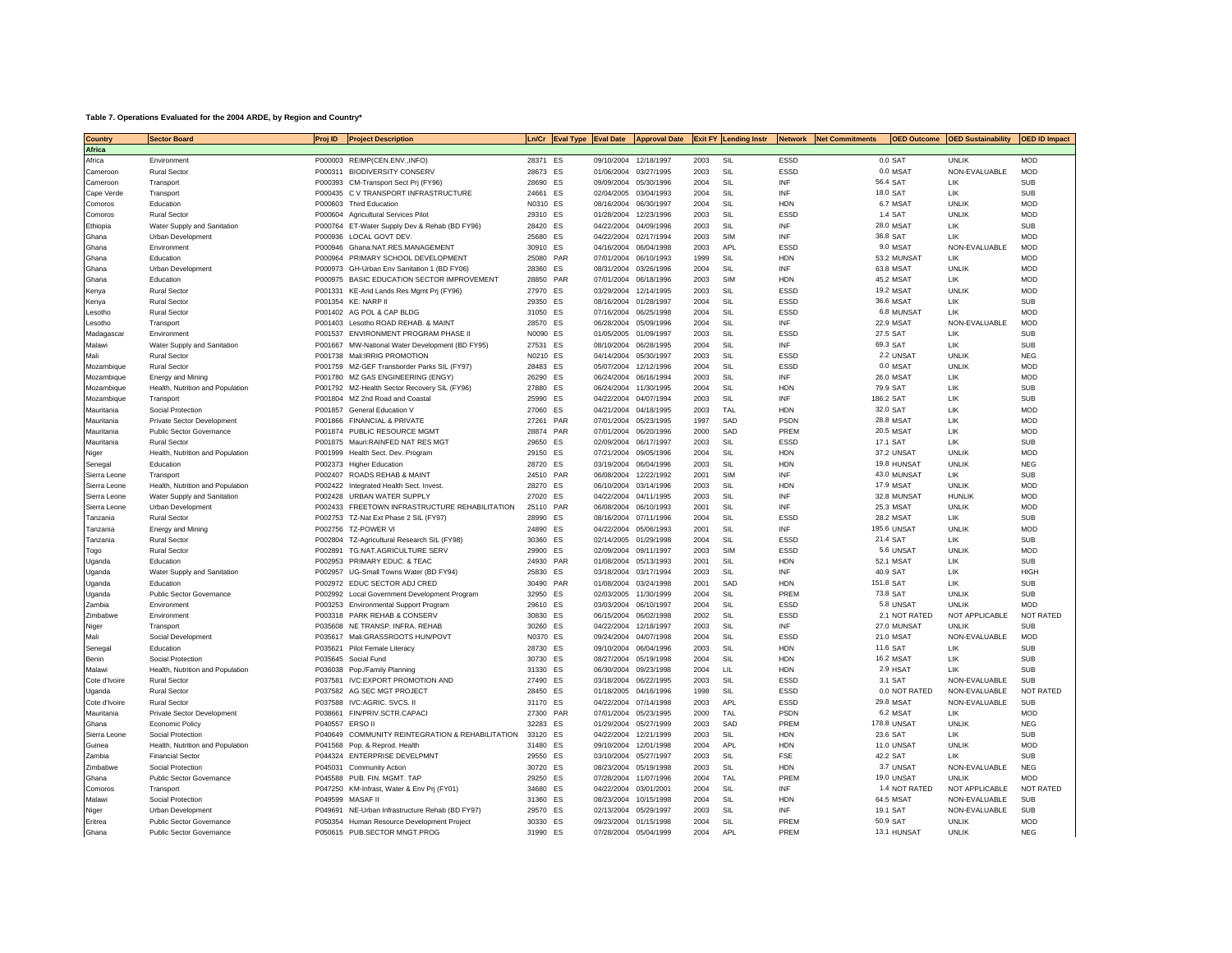| Guinea                  | <b>Financial Sector</b>                         |                | P050731 GN-Microfinance LIL (FY98)                                                    | 31120 ES             |     | 08/17/2004 06/25/1998                          |                          | 2001         | LIL        | <b>FSE</b>  | 0.0 NOT RATED           | NOT APPLICABLE            | <b>NOT RATED</b>         |
|-------------------------|-------------------------------------------------|----------------|---------------------------------------------------------------------------------------|----------------------|-----|------------------------------------------------|--------------------------|--------------|------------|-------------|-------------------------|---------------------------|--------------------------|
| Rwanda                  | Social Protection                               | P051931        | Community Reintegration (CRDP)                                                        | 31380 ES             |     | 04/22/2004                                     | 10/15/1998               | 2003         | LIL        | <b>HDN</b>  | 4.6 MSAT                | <b>UNLIK</b>              | SUB                      |
| Chad                    | <b>Public Sector Governance</b>                 | P052202 SAC IV |                                                                                       | 35910 ES             |     | 09/13/2004                                     | 12/18/2001               | 2002         | SAL        | PREM        | 39.5 SAT                | 1 IK                      | <b>MOD</b>               |
| Angola                  | Social Protection                               |                | P056393 2nd Social Action Fund (FAS II)                                               | 33990 ES             |     | 11/24/2004                                     | 06/30/2000               | 2004         | SIL        | <b>HDN</b>  | 32.4 SAT                | NON-EVALUABLE             | <b>SUB</b>               |
| Lesotho                 | Education                                       |                | P056416 2nd Education Sector Dev. Proj (Phase 1)                                      | 31920 ES             |     | 06/24/2004                                     | 04/15/1999               | 2004         | <b>APL</b> | <b>HDN</b>  | 20.0 SAT                | 11K                       | <b>MOD</b>               |
| Uganda                  | Transport                                       |                | P057007 UG EL NINO EMERG RD REP                                                       | 30640 ES             |     | 11/11/2004                                     | 05/07/1998               | 2004         | ERL        | INF         | 6.5 SAT                 | LIK                       | <b>MOD</b>               |
| Congo, Democrat         | <b>Economic Policy</b>                          |                | P057293 CD-Econ Recovery Credit SAL (FY02)                                            | 36600 ES             |     | 09/13/2004                                     | 06/13/2002               | 2003         | SAL        | PREM        | 481.0 SAT               | 1 IK                      | <b>MOD</b>               |
| Rwanda                  | <b>Rural Sector</b>                             |                | P058038 RW: AGRIC. & RURAL MARKET DEVELOPMT.                                          | 32700 ES             |     | 09/10/2004                                     | 07/01/1999               | 2004         | LIL        | ESSD        | 4.8 SAT                 | <b>IK</b>                 | <b>SUB</b>               |
| Lesotho                 | Social Protection                               |                | P058050 Community Dev. Support                                                        | 33080 FS             |     | 06/24/2004                                     | 12/20/1999               | 2004         | $\perp$    | <b>HDN</b>  | 2.5 UNSAT               | NON-EVALUABLE             | <b>NFG</b>               |
| Tanzania                | Health, Nutrition and Population                |                | P058627 Health Sect. Dev. Program                                                     | 33800 ES             |     | 09/10/2004                                     | 06/15/2000               | 2004         | APL        | <b>HDN</b>  | 20.9 SAT                | 1 IK                      | <b>SUB</b>               |
| Mali                    | Education                                       |                | P058770 Improving Learning in Primary Schools                                         | 33180                | ES  | 05/04/2004                                     | 01/21/2000               | 2003         | LIL        | <b>HDN</b>  | 1.8 SAT                 | LIK                       | <b>SUB</b>               |
| Central African         | Private Sector Development                      |                | P060092 CF-Fisc Consolidation Credit SAD (FY00)                                       | 33050                | ES  | 02/26/2004                                     | 12/16/1999               | 2003         | SAD        | PSDN        | 13.4 UNSAT              | <b>UNLIK</b>              | <b>NEG</b>               |
| Benin                   | <b>Public Sector Governance</b>                 |                | P061577 BJ - PERAC (Publ Expend. Adjust. Credit)                                      | 34791 FS             |     | 06/23/2004                                     | 03/22/2001               | 2003         | SAI        | PREM        | <b>20.4 MSAT</b>        | 11K                       | <b>MOD</b>               |
| Madagascar              | Public Sector Governance                        |                | P062628 Regional Development                                                          | 33310 ES             |     | 01/08/2004                                     | 03/31/2000               | 2003         | LIL        | PREM        | 0.3 HUNSAT              | <b>HUNLIK</b>             | <b>NEG</b>               |
| Zimbabwe                | <b>Rural Sector</b>                             |                | P063096 Land Reform Support Project                                                   | 32860 ES             |     | 07/19/2004                                     | 09/16/1999               | 2002         | $\perp$    | ESSD        | 0.0 NOT RATED           | NOT APPLICABLE            | <b>NOT RATED</b>         |
| Mauritania              | Global Information/Communications Technology    |                | P063791 MR - TELECOM & POSTAL REFORM                                                  | 32380 ES             |     | 07/27/2004                                     | 06/10/1999               | 2004         | <b>TAL</b> | INF         | 9.4 SAT                 | LIK                       | <b>SUB</b>               |
| Central African         | <b>Economic Policy</b>                          |                | P064149 CAR - POLICY SUPPORT PROJECT                                                  | 33600 FS             |     | 02/14/2005                                     | 05/30/2000               | 2004         | SII        | PRFM        | 1.2 HUNSAT              | <b>HUNLIK</b>             | <b>NEG</b>               |
|                         |                                                 |                |                                                                                       | 31801 ES             |     | 03/18/2004                                     | 03/23/1999               | 2002         | SIL        | <b>HDN</b>  | 31.7 MUNSAT             |                           | <b>MOD</b>               |
| Madagascar              | Social Protection                               |                | P064305 MG-Third Social Fund Prj (FY99)                                               | 33370 ES             |     | 05/20/2004                                     | 04/25/2000               | 2003         | ERL        | PSDN        | 34.3 SAT                | NON-EVALUABLE<br>LIK      | <b>MOD</b>               |
| Burundi                 | <b>Private Sector Development</b>               |                | P064556 Emergency Economic Recovery Credit                                            |                      |     |                                                |                          |              |            |             |                         |                           |                          |
| Mauritius               | <b>Financial Sector</b>                         |                | P066198 FINANCIAL SECTOR INFRASTRUCTURE PROJECT                                       | 70110                | ES  | 02/17/2004                                     | 04/04/2000               | 2003         | SIL        | <b>FSE</b>  | 2.6 SAT                 | HLIK                      | <b>SUB</b>               |
| Niger                   | <b>Economic Policy</b>                          |                | P069569 LKD Public Expenditure Adjustment Credit                                      | 35760 ES             |     | 02/26/2004                                     | 11/20/2001               | 2003         | SAL        | PREM        | 70.5 MSAT               | LIK                       | <b>MOD</b>               |
| Mauritania              | <b>Public Sector Governance</b>                 |                | P069820 FISCAL REF.DONOTUSEINFY02                                                     | 33521 PAR            |     | 07/01/2004                                     | 05/23/2000               | 2001         | SAL        | PREM        | <b>46.9 MSAT</b>        | LIK                       | <b>MOD</b>               |
| Cote d'Ivoire           | <b>Rural Sector</b>                             |                | P071375 CI: ERC                                                                       | 36560 ES             |     | 06/16/2004                                     | 06/11/2002               | 2004         | SAL        | ESSD        | 104.3 UNSAT             | <b>UNLIK</b>              | <b>NEG</b>               |
| Mali                    | Public Sector Governance                        |                | P072785 ML - SAC III                                                                  | 35820 ES             |     | 09/10/2004                                     | 12/11/2001               | 2004         | SAL        | PREM        | 73.0 SAT                | LIK                       | <b>MOD</b>               |
| Ethiopia                | <b>Economic Policy</b>                          |                | P072890 Eth. Economic Rehabilitation Supp.Credit                                      | 35120 ES             |     | 01/29/2004                                     | 06/05/2001               | 2002         | SAI        | PREM        | 144.7 MSAT              | 11K                       | <b>MOD</b>               |
| Ethiopia                | <b>Economic Policy</b>                          |                | P074585 Ethiopia Structural Adjustment Credit                                         | 36660 ES             |     | 01/29/2004                                     | 06/18/2002               | 2003         | SAL        | PREM        | 127.4 MSAT              | <b>IK</b>                 | <b>MOD</b>               |
| Sierra Leone            | Economic Policy                                 |                | P074642 SL - ERRC II                                                                  | 35860 ES             |     | 04/23/2004                                     | 12/13/2001               | 2003         | SAL        | PREM        | 51.5 SAT                | LIK                       | <b>SUB</b>               |
| Cape Verde              | Economic Policy                                 |                | P075700 Structural Adjustment Credit                                                  | 35871                | ES  | 02/27/2004                                     | 12/13/2001               | 2003         | SAI        | PREM        | <b>19.4 HSAT</b>        | LIK                       | <b>SUB</b>               |
| Chad                    | <b>Public Sector Governance</b>                 | P077781        | TD-Structural Adj Credit SAL 5 (FY03)                                                 | 37380 ES             |     | 09/13/2004                                     | 03/18/2003               | 2003         | SAI        | PREM        | 40.5 MSAT               | 11K                       | <b>MOD</b>               |
| Madagascar              | Public Sector Governance                        |                | P080345 MG-Emerg Econ Recovery Crdt (FY03)                                            | 37160 ES             |     | 08/09/2004 11/14/2002                          |                          | 2004         | ERL        | PREM        | 52.4 SAT                | LIK                       | <b>MOD</b>               |
| East Asia & the Pacific |                                                 |                |                                                                                       |                      |     |                                                |                          |              |            |             |                         |                           |                          |
| China                   | <b>Public Sector Governance</b>                 |                | P003585 SHENYANG IND, REFORM                                                          | 37880 ES             |     | 05/17/2004                                     | 09/06/1994               | 2003         | SIL        | PREM        | <b>138.8 UNSAT</b>      | <b>UNLIK</b>              | <b>NEG</b>               |
| China                   | <b>Rural Sector</b>                             |                | P003591 CN - STATE FARMS COMMERCI                                                     | 43090 ES             |     | 09/10/2004                                     | 03/31/1998               | 2003         | SIL        | ESSD        | 59.4 UNSAT              | <b>UNLIK</b>              | <b>NEG</b>               |
|                         |                                                 |                |                                                                                       |                      |     |                                                |                          |              |            |             |                         |                           |                          |
| China                   | <b>Public Sector Governance</b>                 |                | P003592 RFF. INST'L & PREINV                                                          | 24470 FS             |     | 08/05/2004                                     | 12/15/1992               | 2004         | TAL        | PREM        | 48.2 SAT                | LIK                       | <b>SUB</b>               |
| China                   |                                                 |                | P003598 CN-LIAONING ENVIRONMENT                                                       | 37810 ES             |     | 09/01/2004                                     | 07/26/1994               | 2004         | SIL        | INF         | 100.3 SAT               | LIK                       | <b>SUB</b>               |
|                         | Water Supply and Sanitation                     |                |                                                                                       |                      |     |                                                |                          | 2003         |            | INF         | 208.9 SAT               |                           |                          |
| China                   | <b>Energy and Mining</b>                        |                | P003609 SICHUAN GAS DEV & CONSERVATION                                                | 37160 ES             |     | 03/24/2004                                     | 03/17/1994               |              | SIL        | INF         |                         | <b>HLIK</b>               | <b>SUB</b>               |
| China<br>China          | Transport                                       |                | P003626 CN-FUJIAN PROV HWY                                                            | 36810<br>40440 FS    | ES  | 08/30/2004<br>03/24/2004                       | 12/14/1993<br>06/18/1996 | 2004         | SIL        |             | 121.4 SAT               | LIK                       | <b>SUB</b>               |
|                         | <b>Rural Sector</b>                             |                | P003638 CN - SEEDS SECTOR COMMERCIALIZATION                                           |                      |     |                                                |                          | 2003         | SIL        | ESSD        | <b>76.0 MSAT</b>        | LIK                       | <b>SUB</b>               |
| China                   | <b>Energy and Mining</b>                        |                | P003642 CN-ZHEJIANG POWER DEVT                                                        | 38460 ES             |     | 08/25/2004                                     | 02/28/1995               | 2004         | SIL        | INF         | 361.2 SAT               | HLIK                      | <b>HIGH</b>              |
| China                   | Transport                                       |                | P003643 CN-Second Xinjiang Highway Project                                            | 40990 ES             |     | 08/30/2004                                     | 10/10/1996               | 2004         | SIL        | INF         | 240.0 SAT               | LIK                       | <b>SUB</b>               |
| China                   | <b>Rural Sector</b>                             |                | P003644 CN - XIAOLANGDI RESETTLEMENT                                                  | 26050 ES             |     | 09/24/2004                                     | 04/14/1994               | 2004         | SIL        | ESSD        | 111.9 SAT               | HLIK                      | <b>SUB</b>               |
| China                   | <b>Urban Development</b>                        |                | P003646 CN-CHONGQING IND POL CT                                                       | 40450 ES             |     | 07/01/2004                                     | 06/18/1996               | 2003         | SIL        | INF         | 3.9 UNSAT               | LIK                       | <b>MOD</b>               |
| China                   | <b>Rural Sector</b>                             |                | P003649 CN -SHANXI POVERTY ALLEV                                                      | 28340 ES             |     | 09/21/2004                                     | 03/26/1996               | 2004         | SII        | <b>ESSD</b> | 90.9 MSAT               | <b>HLIK</b>               | <b>SUB</b>               |
| Indonesia               | <b>Energy and Mining</b>                        |                | P003700 ID-Solar Home Systems                                                         | 28488 ES             |     | 08/12/2004                                     | 01/28/1997               | 2004         | SIL        | INF         | 0.0 UNSAT               | LIK                       | <b>SUB</b>               |
| Indonesia               | Education                                       | P003968        | ID-BOOK & READING DEVELOPMENT                                                         | 38870                | ES  | 08/17/2004                                     | 05/23/1995               | 2002         | SIL        | <b>HDN</b>  | 41.6 UNSAT              | UNLIK                     | <b>MOD</b>               |
| ndonesia                | <b>Rural Sector</b>                             |                | P004008 ID - NUSA TENGGARA DEV.                                                       | 39840                | ES  | 06/21/2004                                     | 03/05/1996               | 2004         | SII        | ESSD        | 22.1 MUNSAT             | <b>UNLIK</b>              | <b>MOD</b>               |
| Indonesia               | Environment                                     |                | P004010 ID-DAM SAFETY Project                                                         | 37420 ES             |     | 02/17/2004                                     | 05/31/1994               | 2003         | SII        | ESSD        | 35.2 MUNSAT             | UNLIK                     | <b>MOD</b>               |
| Indonesia               | <b>Rural Sector</b>                             |                | P004011 ID - SULAWESI AGRI AREA                                                       | 40070 ES             |     | 09/01/2004                                     | 04/30/1996               | 2004         | SIL        | ESSD        | 23.1 MUNSAT             | UNLIK                     | <b>MOD</b>               |
| Indonesia               | Energy and Mining                               | P004021        | ID-POWER TRANS & DIST II                                                              | 39780 FS             |     | 06/16/2004                                     | 02/20/1996               | 2003         | SII        | INF         | 199.8 SAT               | LIK                       | <b>MOD</b>               |
| Cambodia                | Health, Nutrition and Population                |                | P004034 KH-DISEASE CONTROL & HEAL                                                     | N0050                | PAR | 04/21/2004                                     | 12/24/1996               | 2003         | SIL        | <b>HDN</b>  | 26.8 SAT                | LIK                       | <b>HIGH</b>              |
| Korea, Republic         | Transport                                       |                | P004173 KR-Ports Dev & Environment                                                    | 37930 ES             |     | 06/28/2004                                     | 09/15/1994               | 2004         | SII        | INF         | 88.2 SAT                | <b>IK</b>                 | <b>MOD</b>               |
| Lao People's De         | Transport                                       |                | P004210 LA-Third Highway Improvement Project                                          | 29430 ES             |     | 08/18/2004                                     | 04/08/1997               | 2003         | SIL        | INF         | 45.6 HSAT               | <b>IK</b>                 | <b>SUB</b>               |
| Philippines             | <b>Rural Sector</b>                             |                | P004403 CONS. OF PRIORITY PR                                                          | 28698                | ES  | 06/08/2004                                     | 05/05/1994               | 2002         | SII        | ESSD        | 0.0 MUNSAT              | <b>UNLIK</b>              | <b>MOD</b>               |
| Philippines             | Energy and Mining                               | P004571        | TRANSMISSION GRID REINFORCEMENT PROJECT                                               | 39960                | ES  | 09/01/2004                                     | 04/04/1996               | 2004         | <b>SIM</b> | INF         | <b>174.9 UNSAT</b>      | UNLIK                     | <b>MOD</b>               |
| Thailand                | <b>Education</b>                                |                | P004805 TH-UNIVERSITIES SCIENCE & ENG. EDUC                                           | 41600 ES             |     | 09/15/2004                                     | 05/13/1997               | 2004         | SIL        | <b>HDN</b>  | 127.4 SAT               | LIK                       | <b>SUB</b>               |
| Vietnam                 | Transport                                       |                | P004832 VN-Highway Rehab                                                              | 25490 PAR            |     | 03/09/2004                                     | 10/26/1993               | 2002         | SIL        | INF         | 134.3 SAT               | LIK                       | <b>MOD</b>               |
| Vietnam                 | <b>Rural Sector</b>                             |                | P004834 IRRIGATION REHABILITATION PROJECT                                             | 27110 ES             |     | 01/30/2004                                     | 04/25/1995               | 2003         | SIL        | ESSD        | 79.3 SAT                | <b>IK</b>                 | <b>SUB</b>               |
| Vietnam                 | Health, Nutrition and Population                | P004841        | VN-POPULATION & FAMILY HEALTH                                                         | 28070 ES             |     | 06/30/2004                                     | 01/16/1996               | 2004         | SIL        | <b>HDN</b>  | 44.6 SAT                | <b>IK</b>                 | <b>SUB</b>               |
| Vietnam                 | Transport                                       |                | P004842 VN-2nd Hwy Rehab                                                              | N0130 FS             |     | 08/10/2004                                     | 04/01/1997               | 2003         | SIL        | INF         | 173.6 MSAT              | NON-EVALUABLE             | <b>MOD</b>               |
| China                   | <b>Rural Sector</b>                             |                | P034081 CN - XIAOLANGDI MULTI. II                                                     | 42000 ES             |     | 09/16/2004                                     | 06/24/1997               | 2004         | SIL        | <b>ESSD</b> | 309.5 HSAT              | HLIK                      | <b>SUB</b>               |
| Vietnam                 | <b>Financial Sector</b>                         |                | P036042 BANKING SYSTEM MODERNIZATION                                                  | 27850 ES             |     | 12/23/2004                                     | 11/21/1995               | 2004         | TAL        | <b>FSE</b>  | 40.2 SAT                | LIK                       | <b>SUB</b>               |
|                         |                                                 |                | P036052 MN-UB SERV. IMPRMVT                                                           | 29730 ES             |     | 09/14/2004                                     | 07/01/1997               | 2004         | SIL        | INF         | 16.0 SAT                | LIK                       | <b>SUB</b>               |
| Mongolia                | Water Supply and Sanitation                     |                |                                                                                       |                      |     |                                                |                          |              |            | INF         |                         |                           |                          |
| Indonesia<br>China      | Urban Development                               |                | P036053 ID-SUL2UDP<br>P036947 CN-Sichuan Power Transmission Project                   | 41050 ES<br>38480 FS |     | 05/27/2004                                     | 11/21/1996<br>02/28/1995 | 2003<br>2004 | SIL<br>SIL | INF         | 73.5 UNSAT<br>162.2 SAT | <b>UNLIK</b><br><b>IK</b> | <b>NEG</b><br><b>SUB</b> |
|                         | Energy and Mining                               |                | P036952 CN-BASIC ED. IV                                                               |                      |     | 08/17/2004                                     |                          | 2004         | SII        | <b>HDN</b>  | 82.7 SAT                | 1 IK                      |                          |
| China                   | Education                                       |                |                                                                                       | 29540 ES             |     | 06/24/2004 05/27/1997                          |                          |              |            |             |                         |                           | <b>SUB</b>               |
| Philippines<br>Thailand | <b>Rural Sector</b><br><b>Energy and Mining</b> |                | P037079 PH - AGRARIAN REFORM COMM<br>P037086 TH-Metropolitan Distribution Reinforceme | 41090 FS<br>41990 ES |     | 08/25/2004 11/26/1996<br>04/22/2004 06/24/1997 |                          | 2004<br>2003 | SII<br>SII | ESSD<br>INF | 49.7 SAT<br>85.7 SAT    | <b>IIK</b><br>11K         | SUB<br><b>SUB</b>        |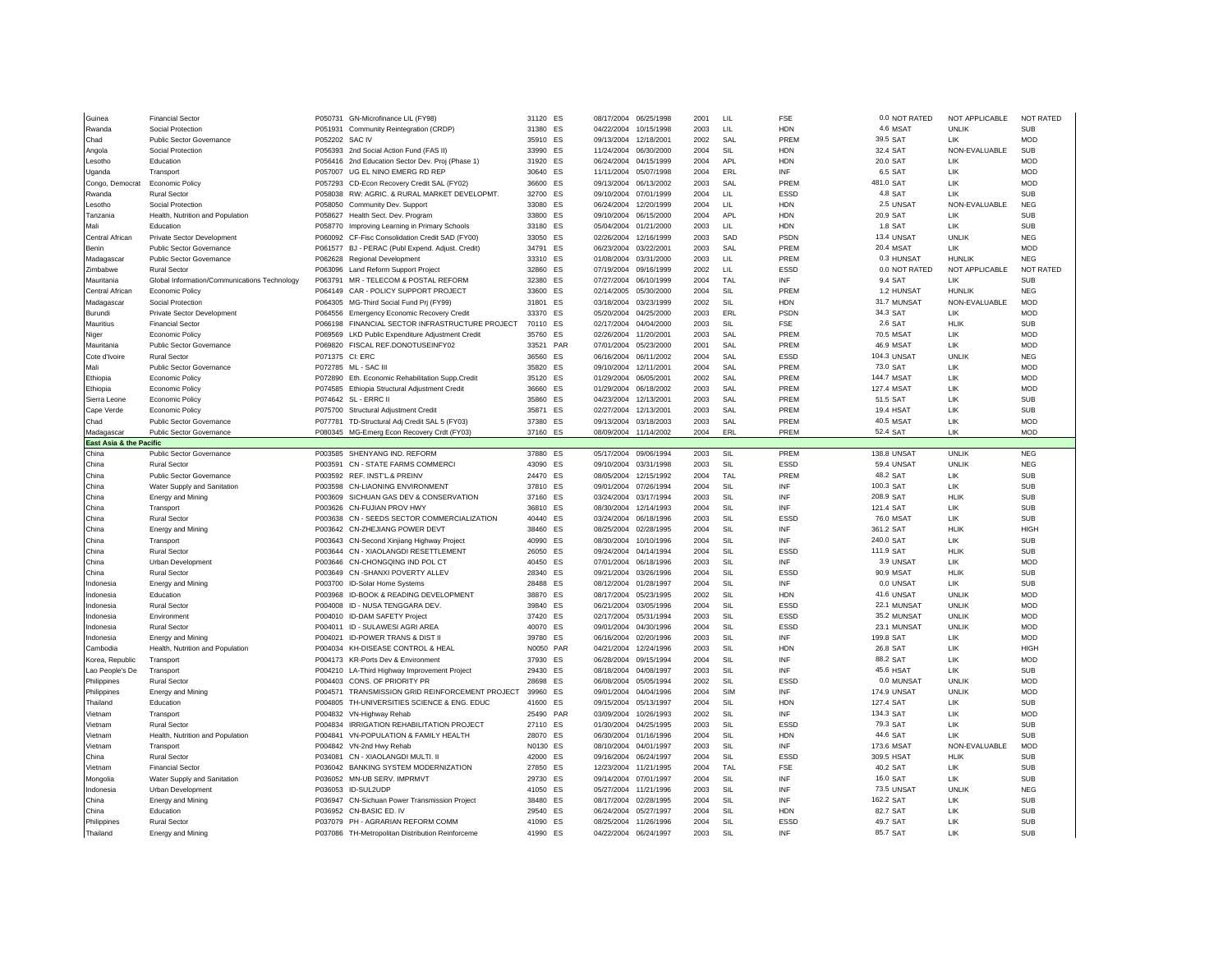| Vietnam                          | Transport                                                   | P039021       | <b>VN-Rural Transport</b>               | 29290 PAR |           | 03/09/2004            | 12/23/1996            | 2002 | SIL          | INF         | <b>50.6 MSAT</b>   | 11K             | <b>MOD</b>               |
|----------------------------------|-------------------------------------------------------------|---------------|-----------------------------------------|-----------|-----------|-----------------------|-----------------------|------|--------------|-------------|--------------------|-----------------|--------------------------|
| Philippines                      | Water Supply and Sanitation                                 |               | P039022 PH-LGU URBAN WATER APL1         | 44220 ES  |           | 09/01/2004            | 12/15/1998            | 2003 | <b>APL</b>   | INF         | 4.8 UNSAT          | LIK             | <b>MOD</b>               |
| Philippines                      | Private Sector Development                                  | P040981       | PH-SECOND SUBIC BAY                     | 41110 ES  |           | 06/07/2004            | 11/26/1996            | 2003 | SIL          | PSDN        | 25.5 SAT           | LIK             | <b>SUB</b>               |
| Indonesia                        | Health, Nutrition and Population                            |               | P042540 ID-IODINE DEF. CONTROL          | 41250 ES  |           | 09/20/2004            | 12/17/1996            | 2004 | SIL          | <b>HDN</b>  | 18.8 SAT           | I IK            | <b>SUB</b>               |
| Indonesia                        | <b>Energy and Mining</b>                                    |               | P042882 RENW, ENER SMAL PW P            | 41980 FS  |           | 11/30/2004            | 06/24/1997            | 1999 | SII          | INF         | 0.0 NOT RATED      | NOT APPLICABLE  | NOT RATED                |
| Thailand                         | <b>Financial Sector</b>                                     |               | P053616 TH-Fin Sector Impl. Assist      | 42330     | <b>FS</b> | 07/06/2004            | 09/11/1997            | 2004 | TAI          | FSE         | 9.8 SAT            | I IK            | <b>SUB</b>               |
| Indonesia                        | Urban Development                                           |               | P056074 ID-MUNICIPAL INNOVS             | 44400 FS  |           | 04/13/2004            | 02/09/1999            | 2003 | $\mathsf{H}$ | INF         | 4.7 SAT            | LIK             | <b>MOD</b>               |
| Cambodia                         | <b>Economic Policy</b>                                      |               | P058544 KH - Cambodia SAC               | 33230     | ES        | 09/08/2004            | 02/29/2000            | 2004 | SAL          | PREM        | 30.4 MSAT          | NON-EVALUABLE   | <b>MOD</b>               |
| Lao People's De                  | <b>Rural Sector</b>                                         |               | P059305 LA DIST UPLAND DEV              | 31860     | ES        | 07/30/2004            | 03/17/1999            | 2004 | $\perp$      | ESSD        | 1.9 MSAT           | <b>I INI IK</b> | <b>MOD</b>               |
| Cambodia                         | Education                                                   | P059971       | KH-EDUCATION QUALITY IMPROVEMENT        | 32830     | ES        | 12/22/2004            | 08/31/1999            | 2004 | LIL          | <b>HDN</b>  | 4.9 SAT            | NON-EVALUABLE   | <b>SUB</b>               |
| Malaysia                         | Social Protection                                           |               | P060943 MY-SOCIAL SEC SUPPORT           | 44520     | <b>FS</b> | 04/22/2004            | 03/30/1999            | 2000 | SIL          | <b>HDN</b>  | 0.6 NOT RATED      | NON-EVALUABLE   | <b>NOT RATED</b>         |
| Indonesia                        | Private Sector Development                                  |               | P063732 ID-CORPORATE RESTRUCTRG         | 44480 ES  |           | 07/27/2004            | 03/25/1999            | 2004 | TAL          | PSDN        | 6.2 MSAT           | NON-EVALUABLE   | <b>MOD</b>               |
| Philippines                      | Public Sector Governance                                    |               | P065113 PH-SOCIAL EXPENDITURE MGMT      | 45350 ES  |           | 09/03/2004            | 02/15/2000            | 2004 | SIL          | PREM        | 99.9 SAT           | LIK             | <b>SUB</b>               |
| Vietnam                          | Poverty Reduction                                           |               | P075398 Vietnam PRSC II                 | 38040 ES  |           | 09/14/2004            | 06/24/2003            | 2004 | PRC          | PREM        | 106.7 MSAT         | 1 IK            | <b>SUB</b>               |
| <b>Europe &amp; Central Asia</b> |                                                             |               |                                         |           |           |                       |                       |      |              |             |                    |                 |                          |
| Albania                          | <b>Rural Sector</b>                                         |               | P008271 FORESTRY                        | 28460 ES  |           | 01/13/2005            | 04/16/1996            | 2004 | SIL          | ESSD        | 7.4 SAT            | LIK             | <b>MOD</b>               |
| Armenia                          | <b>Rural Sector</b>                                         |               | P008277 IRRIG REHAB                     | 26670 PAR |           | 05/05/2004            | 12/08/1994            | 2001 | SIL          | ESSD        | 40.9 SAT           | LIK             | <b>SUB</b>               |
| Armenia                          | Urban Development                                           |               | P008280 EARTHQUAKE RECONSTRUCTION       | 25620     | PAR       | 03/31/2004            | 02/01/1994            | 1997 | SIL          | INF         | <b>29.7 MSAT</b>   | LIK             | <b>MOD</b>               |
| Azerbaijar                       | <b>Private Sector Development</b>                           | P008283       | IBT/                                    | 27690     | ES        | 06/04/2004            | 07/25/1995            | 2003 | <b>TAL</b>   | <b>PSDN</b> | <b>14.8 MSAT</b>   | HLIK            | <b>SUB</b>               |
| Azerbaijan                       | <b>Energy and Mining</b>                                    | P008287       | <b>GAS REHAB</b>                        | 29230     | <b>FS</b> | 06/14/2004            | 09/19/1996            | 2003 | SIL          | INF         | 17.2 MUNSAT        | LIK             | <b>MOD</b>               |
| Aral Sea                         | Environment                                                 |               | P008326 ARAL SEA WATER & ENV MGMT (GEF) | 20417     | ES        | 04/19/2004            | 06/11/1998            | 2003 | SII          | ESSD        | 0.0 MUNSAT         | 11K             | <b>NFG</b>               |
| Croatia                          | <b>Financial Sector</b>                                     | P008327 EFSAL |                                         | 41590 PAR |           | 07/09/2004            | 05/13/1997            | 2002 | SAD          | <b>FSE</b>  | 82.9 MUNSAT        | LIK             | <b>MOD</b>               |
| Croatia                          | Transport                                                   |               | P008329 HIGHWAY SECTOR                  | 38690     | PAR       | 03/30/2004            | 04/20/1995            | 2001 | SIM          | INF         | <b>79.9 UNSAT</b>  | LIK             | <b>MOD</b>               |
| Croatia                          | <b>Rural Sector</b>                                         |               | P008334 COASTAL FOREST RECON            | 41190 ES  |           | 04/22/2004            | 12/11/1996            | 2003 | SII          | ESSD        | 38.6 MSAT          | 1 IK            | MOD                      |
| Estonia                          | <b>Rural Sector</b>                                         |               | P008403 AGRICULTURE                     | 39830     | PAR       | 06/28/2004            | 03/05/1996            | 2002 | SIL          | ESSD        | 11.5 HSAT          | 1 IK            | <b>HIGH</b>              |
| Kyrgyz Republic                  | <b>Financial Sector</b>                                     |               | P008524 PRIV ENT SUPPT                  | 27170     | <b>FS</b> | 05/18/2004            | 05/04/1995            | 2003 | FII.         | <b>FSF</b>  | 4.6 MUNSAT         | LIK             | <b>MOD</b>               |
| Romania                          | Social Protection                                           |               | P008776 EMPLYMT & SOC PROTECTION (ESSP) | 38490     | ES        | 06/21/2004            | 03/07/1995            | 2004 | SIL          | <b>HDN</b>  | 43.6 SAT           | LIK             | <b>SUB</b>               |
| Romania                          | <b>Energy and Mining</b>                                    |               | P008777 PETROL SECT REHAB               | 37230     | ES        | 03/01/2004            | 04/05/1994            | 2003 | SIL          | INF         | 159.6 SAT          | <b>HLIK</b>     | <b>SUB</b>               |
| Romania                          |                                                             | P008788       | TELECOMMUNICATION                       | 43190 ES  |           | 06/01/2004            | 04/28/1998            | 2003 | TAI          | INF         | 13.5 SAT           | 1 IK            | SLIB                     |
| Russian Federat                  | Global Information/Communications Technology<br>Environment | P008801       | <b>BIODIV CONSV (GEF)</b>               | 28315 ES  |           | 06/14/2004            | 05/30/1996            | 2004 | SIL          | <b>ESSD</b> | 0.0 SAT            | NON-FVALUABLE   | SUB                      |
| <b>Russian Federat</b>           |                                                             |               | P008823 PORTFOLIO DEVT                  | 38440 ES  |           | 12/23/2004            | 02/16/1995            | 2003 | TAL          | PREM        | 28.3 SAT           | LIK             | <b>SUB</b>               |
|                                  | Economic Policy                                             | P008827       | <b>HOUSING</b>                          |           |           | 04/02/2004            | 03/07/1995            |      | SIL          | INF         | 210.3 MUNSAT       | <b>UNLIK</b>    | <b>MOD</b>               |
| Russian Federat                  | Urban Development                                           |               |                                         | 38500 ES  |           |                       |                       | 2003 |              |             |                    |                 |                          |
| <b>Russian Federat</b>           | <b>Private Sector Development</b>                           |               | P008839 ENTERPRISE SUPPORT              | 37630 ES  |           |                       | 01/28/2005 06/21/1994 | 2004 | SIL          | PSDN        | 63.6 UNSAT         | <b>UNLIK</b>    | <b>MOD</b>               |
| Turkmenistan                     | Water Supply and Sanitation                                 |               | P008867 WS & SANITATION                 | 41710 ES  |           | 06/16/2004            | 05/27/1997            | 2003 | SII          | INF         | 6.1 HUNSAT         | <b>HUNLIK</b>   | <b>NFG</b><br>SUB        |
| Turkey                           | <b>Rural Sector</b>                                         |               | P009023 E ANATOLIA WATERSHED            | 35670 PAR |           | 03/19/2004            | 03/11/1993            | 2002 | SIL          | <b>ESSD</b> | 48.0 SAT           | NON-EVALUABLE   |                          |
| Turkey                           | Education                                                   |               | P009089 BASIC FD                        | 43550     | ES        | 09/09/2004            | 06/23/1998            | 2004 | APL          | <b>HDN</b>  | <b>286.2 UNSAT</b> | LIK             | <b>NEG</b>               |
| Turkey                           | Water Supply and Sanitation                                 |               | P009093 ANTALYA WS & SANITATION         | 38930     | ES        | 06/29/2004            | 05/25/1995            | 2003 | SIL          | INF<br>PREM | 72.6 MSAT          | LIK             | <b>SUB</b><br><b>MOD</b> |
| Uzbekistan                       | Public Sector Governance                                    |               | P009131 FIN INST BLDG                   | 44790 ES  |           | 09/22/2004            | 05/27/1999            | 2004 | TAI          |             | 15.0 UNSAT         | NON-EVALUABLE   |                          |
| Turkmenistan                     | <b>Public Sector Governance</b>                             |               | P034092 TECH ASST                       | 37910 ES  |           | 01/27/2005            | 09/15/1994            | 2004 | <b>TAL</b>   | PREM        | 10.7 HUNSAT        | <b>HUNLIK</b>   | <b>NEG</b>               |
| <b>Russian Federat</b>           | Public Sector Governance                                    |               | P034579 LAND REF IMPL SUPPORT           | 37560 FS  |           | 07/28/2004            | 06/16/1994            | 2004 | SII          | PREM        | 72.5 SAT           | <b>IK</b>       | SUB                      |
| Russian Federat                  | Education                                                   | P035761       | COMMUNITY SOC INF                       | 40090     | ES        | 05/18/2004            | 04/30/1996            | 2004 | SIL          | <b>HDN</b>  | 141.0 MSAT         | NON-EVALUABLE   | <b>SUB</b>               |
| <b>Russian Federat</b>           | Transport                                                   |               | P035764 BRIDGE REHABILITATION           | 39900 ES  |           | 05/19/2004            | 03/28/1996            | 2004 | SIL          | INF         | <b>153.8 MSAT</b>  | LIK             | <b>MOD</b>               |
| Latvia                           | Social Protection                                           |               | P035807 WELFARE REFORM                  | 41540     | ES        | 08/24/2004            | 05/06/1997            | 2004 | SIL          | <b>HDN</b>  | 9.4 SAT            | LIK             | <b>SUB</b>               |
| Romania                          | Transport                                                   |               | P036013 RAILWAY REHABILITATION          | 39760 ES  |           | 06/21/2004            | 01/18/1996            | 2004 | SIL          | INF         | 120.0 HSAT         | HLIK            | <b>HIGH</b>              |
| Albania                          | Transport                                                   | P036060       | <b>NATL ROADS</b>                       | 28880     | ES        | 03/01/2004            | 06/20/1996            | 2003 | SIL          | INF         | <b>23.0 MSAT</b>   | LIK             | <b>MOD</b>               |
| Poland                           | Transport                                                   | P036061       | PORT ACCESS & MGMT                      | 40800     | <b>FS</b> | 04/22/2004            | 08/01/1996            | 2003 | SII          | INF         | 58.3 SAT           | LIK             | <b>SUB</b>               |
| <b>Russian Federat</b>           | <b>Financial Sector</b>                                     |               | P036973 ENT HOUSING DIVST               | 40120 ES  |           | 11/12/2004            | 05/07/1996            | 2004 | SIL          | ESE         | 104.7 HUNSAT       | <b>HUNLIK</b>   | <b>NFG</b>               |
| Turkey                           | Transport                                                   | P038091       | ROAD IMPRVMT & TRAFFIC SAFETY           | 40480     | ES        | 03/01/2004            | 06/20/1996            | 2003 | SIL          | INF         | 202.3 MSAT         | LIK             | <b>MOD</b>               |
| Macedonia, form                  | Water Supply and Sanitation                                 |               | P038395 WATER UTIL IMPV                 | 46280     | <b>FS</b> | 06/30/2004            | 06/26/2001            | 2003 | SII          | INF         | 0.0 NOT RATED      | NON-EVALUABLE   | <b>NOT RATED</b>         |
| Croatia                          | <b>Financial Sector</b>                                     |               | P040142 CAPITAL MARKET DEV.             | 39990     | PAR       | 07/09/2004            | 04/04/1996            | 1999 | SIM          | <b>FSE</b>  | 8.0 MUNSAT         | <b>UNLIK</b>    | <b>MOD</b>               |
| Azerbaijar                       | <b>Rural Sector</b>                                         |               | P040544 FARM PRIV                       | 29330     | <b>FS</b> | 09/14/2004            | 01/16/1997            | 2004 | SIL          | ESSD        | 13.4 HSAT          | HI IK           | <b>SUB</b>               |
| Croatia                          | <b>Private Sector Development</b>                           |               | P040830 TECH ASST                       | 39890     | PAR       | 07/09/2004            | 03/26/1996            | 2000 | <b>TAL</b>   | <b>PSDN</b> | 5.0 MSAT           | LIK             | <b>MOD</b>               |
| Macedonia, form                  | <b>Financial Sector</b>                                     |               | P042400 FESAL 2                         | 70410 ES  |           | 07/28/2004            | 12/14/2000            | 2004 | SAD          | FSE         | 51.8 HSAT          | <b>HLIK</b>     | <b>HIGH</b>              |
| Bosnia-Herzegov                  | Private Sector Development                                  | P044389       | <b>EMG RECOVERY</b>                     | 24010     | PAR       | 03/19/2004            | 03/01/1996            | 1998 | ERL          | PSDN        | 30.0 SAT           | LIK             | <b>MOD</b>               |
| Bosnia-Herzegov                  | Transport                                                   |               | P044393 EMG LANDMINES CLEAR             | 29050     | PAR       | 03/19/2004            | 07/30/1996            | 1999 | <b>FRI</b>   | INF         | 7.1 HUNSAT         | <b>HUNLIK</b>   | <b>NEG</b>               |
| Croatia                          | Transport                                                   | P044457       | <b>EMG TRANS/MINE CLR</b>               | 41040     | PAR       | 03/30/2004            | 11/21/1996            | 2002 | SII          | INF         | 78.2 SAT           | I IK            | <b>SUB</b>               |
| Bosnia-Herzegov                  | Social Protection                                           | P044521       | <b>EMG DEMOB &amp; REINTEG</b>          | 29060     | PAR       | 03/19/2004            | 07/30/1996            | 2000 | ERL          | <b>HDN</b>  | 7.1 MSAT           | LIK             | <b>MOD</b>               |
| Romania                          | <b>Education</b>                                            |               | P044614 SCHOOLS REHABILITATION          | 42130 FS  |           | 11/01/2004            | 07/29/1997            | 2004 | SII          | <b>HDN</b>  | 70.0 HSAT          | <b>IK</b>       | SLIB                     |
| Ukraine                          | <b>Economic Policy</b>                                      | P044851       | <b>FXPORT DEVT</b>                      | 41070 ES  |           | 02/09/2005            | 11/21/1996            | 2004 | FII.         | PREM        | 67.4 SAT           | NON-EVALUABLE   | <b>SUB</b>               |
| Bosnia-Herzegov                  | <b>Rural Sector</b>                                         |               | P045134 FORESTRY                        | N0400 FS  |           | 01/21/2004            | 06/02/1998            | 2003 | SII          | <b>FSSD</b> | 6.3 MSAT           | NON-EVALUABLE   | <b>MOD</b>               |
| Bosnia-Herzegov                  | Social Protection                                           |               | P045311 LOCAL INITS                     | N0020 PAR |           | 03/19/2004            | 12/13/1996            | 2000 | SIL          | <b>HDN</b>  | 6.7 HSAT           | LIK             | <b>HIGH</b>              |
| Russian Federat                  | Social Protection                                           |               | P046496 SOC PROT IMPL                   | 42340 ES  |           | 07/09/2004            | 10/07/1997            | 2004 | <b>TAL</b>   | <b>HDN</b>  | 25.6 SAT           | LIK             | <b>SUB</b>               |
| Bosnia-Herzegov                  | <b>Urban Development</b>                                    | P048462       | RECON ASST-REP SRPSKA                   | 30280     | PAR       | 03/19/2004            | 12/23/1997            | 2001 | SIL          | INF         | 16.6 SAT           | LIK             | <b>MOD</b>               |
| Turkey                           | <b>Rural Sector</b>                                         | P048851       | <b>COMMODITIES MKT DEVT</b>             | 43760     | ES        | 01/15/2004            | 07/16/1998            | 2003 | LIL          | <b>ESSD</b> | 1.4 SAT            | I IK            | <b>SUB</b>               |
| Armenia                          | Health, Nutrition and Population                            |               | P050140 HEALTH                          | 29790     | ES        | 09/03/2004            | 07/29/1997            | 2004 | SII          | <b>HDN</b>  | 9.3 SAT            | I IK            | SUB                      |
| Poland                           | Fnvironment                                                 |               | P050660 RURAL ENV PROT                  | 45200 FS  |           | 01/11/2005 11/30/1999 |                       | 2004 | $\perp$      | ESSD        | 2.3 SAT            | I IK            | <b>MOD</b>               |
| Albania                          | Private Sector Development                                  |               | P051602 PRIV IND REC                    | 30380 ES  |           | 10/25/2004 02/10/1998 |                       | 2003 | SII          | <b>PSDN</b> | <b>4.5 MSAT</b>    | NON-FVALUABLE   | <b>MOD</b>               |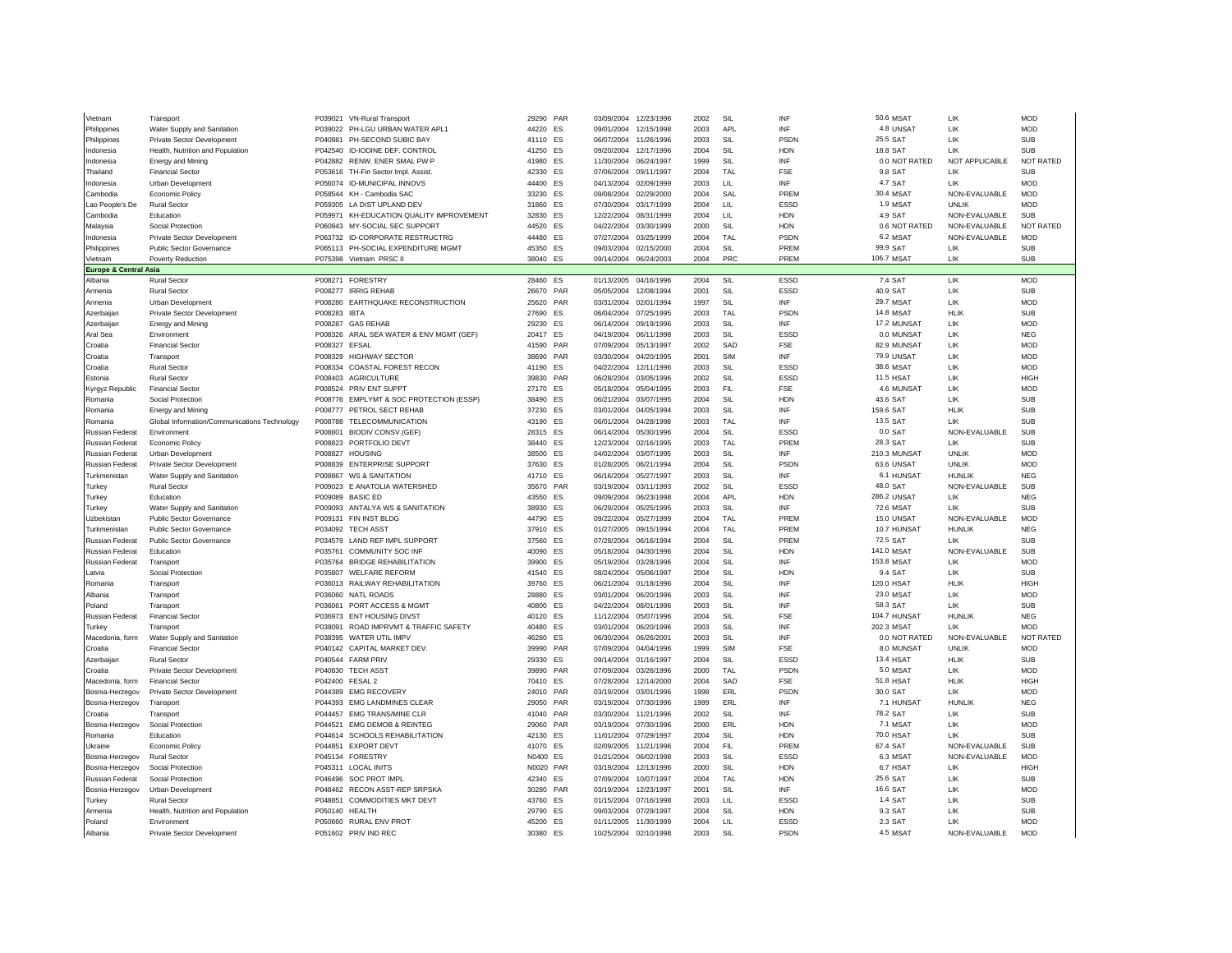| Albania                                  | Social Protection                             |               | P053357 REHABILITATION                                     | 30150 PAR |           | 08/05/2004               | 12/09/1997 | 1998         | SAL        | <b>HDN</b>  | 24.6 SAT              | LIK               | <b>SUB</b>               |
|------------------------------------------|-----------------------------------------------|---------------|------------------------------------------------------------|-----------|-----------|--------------------------|------------|--------------|------------|-------------|-----------------------|-------------------|--------------------------|
| Albania                                  | <b>Economic Policy</b>                        |               | P054384 RCVRY PROG TA                                      | 30160 PAR |           | 08/05/2004               | 12/09/1997 | 2003         | TAL        | PREM        | 4.9 SAT               | LIK               | <b>SUB</b>               |
| Azerbaijar                               | Public Sector Governance                      | P055131       | SAC <sub>2</sub>                                           | 36150 ES  |           | 09/29/2004               | 03/12/2002 | 2003         | SAL        | PREM        | 64.7 SAT              | LIK               | <b>SUB</b>               |
| Bulgaria                                 | Education                                     |               | P055158 EDUC MOD (APL #1)                                  | 45760 ES  |           | 01/04/2005               | 09/05/2000 | 2004         | <b>API</b> | <b>HDN</b>  | 7.4 UNSAT             | <b>UNLIK</b>      | <b>NFG</b>               |
| Albania                                  | <b>Economic Policy</b>                        | P055160 SAC   |                                                            | 32310 PAR |           | 08/05/2004               | 06/03/1999 | 2001         | SAI        | PREM        | 44.2 SAT              | 1 IK              | SUB                      |
|                                          | Social Protection                             |               | P055495 CHILD WELFARE REFORM                               | 43620     | ES        | 11/15/2004               | 06/25/1998 |              | LIL        | <b>HDN</b>  | 4.7 SAT               | 1 IK              | <b>SUB</b>               |
| Romania                                  |                                               |               | P055573 CULTURAL HERITAGE                                  | 30400     | ES        | 01/03/2005               | 02/13/1998 | 2004         | LIL        | ESSD        | 4.5 SAT               | LIK               | <b>MOD</b>               |
| Georgia                                  | Social Development                            | P055738       |                                                            |           | <b>FS</b> |                          |            | 2004<br>2003 | SII        | INF         | 0.0 NOT RATED         | NOT APPLICABLE    | NOT RATED                |
| Ukraine                                  | Energy and Mining                             |               | SEVASTOPOL HEAT SUPPLY IMPROVEMENT                         | 45990     |           | 07/20/2004               | 03/22/2001 |              |            |             |                       |                   |                          |
| Bulgaria                                 | Environment                                   |               | P057927 ENV/PRIV SUPT SAL                                  | 45380     | <b>FS</b> | 09/08/2004               | 02/24/2000 | 2004         | SAL        | <b>ESSD</b> | 51.9 SAT              | HI IK             | SUB                      |
| Tajikistan                               | <b>Education</b>                              |               | P057953 EDUCATION                                          | 32140 FS  |           | 03/23/2004               | 05/13/1999 | 2004         | LIL        | <b>HDN</b>  | 4.8 SAT               | <b>UNLIK</b>      | <b>MOD</b>               |
| Azerbaijar                               | Education                                     |               | P057959 EDUC REF LII                                       | 32200     | ES        | 12/02/2004               | 05/24/1999 | 2004         | LIL        | <b>HDN</b>  | 4.8 MUNSAT            | LIK               | <b>MOD</b>               |
| I atvia                                  | Health, Nutrition and Population              |               | P058520 HEALTH                                             | 44080     | <b>FS</b> | 08/25/2004               | 11/12/1998 | 2004         | <b>APL</b> | <b>HDN</b>  | 10.1 SAT              | LIK               | <b>SUB</b>               |
| Turkey                                   | Urban Development                             |               | P058877 EMGY FLOOD RECOVERY                                | 43880     | ES        | 05/26/2004               | 09/10/1998 | 2004         | ERL        | INF         | 240.2 SAT             | LIK               | <b>MOD</b>               |
| Kyrgyz Republic                          | <b>Rural Sector</b>                           |               | P062682 FLOOD EMERGENCY                                    | 31660 ES  |           | 12/17/2004               | 01/26/1999 | 2004         | ERL        | ESSD        | 9.5 SAT               | HI IK             | <b>SUB</b>               |
| Lithuania                                | <b>Energy and Mining</b>                      |               | P063656 VILNIUS DIST HEAT                                  | 70740 ES  |           | 06/24/2004               | 08/23/2001 | 2003         | SIL        | INF         | 0.0 NOT RATED         | NOT APPLICABLE    | <b>NOT RATED</b>         |
| Moldova                                  | <b>Public Sector Governance</b>               | P065163 SAC 3 |                                                            | 36670 ES  |           | 06/16/2004               | 06/20/2002 | 2004         | SAI        | PRFM        | 10.6 UNSAT            | <b>UNLIK</b>      | <b>MOD</b>               |
| Turkey                                   | <b>Financial Sector</b>                       | P065188 EFIL  |                                                            | 45060     | ES        | 05/03/2004               | 07/06/1999 | 2004         | <b>FIL</b> | <b>FSE</b>  | 249.7 SAT             | LIK               | <b>MOD</b>               |
| Armenia                                  | Economic Policy                               | P065189 SAC 4 |                                                            | 35080 ES  |           | 01/22/2004               | 05/22/2001 | 2003         | SAL        | PREM        | 49.4 SAT              | LIK               | <b>SUB</b>               |
| Albania                                  | <b>Public Sector Governance</b>               |               | P065825 PUBLIC EXPENDITURE SUPPORT                         | 31970 PAR |           | 08/05/2004               | 05/06/1999 | 1999         | SAI        | PREM        | 30.0 SAT              | 11K               | SUB                      |
| Macedonia, form                          | <b>Public Sector Governance</b>               | P066154       | <b>PSMAC</b>                                               | 36280     | <b>FS</b> | 09/13/2004               | 04/09/2002 | 2003         | SAI        | PREM        | 17.1 MSA              | I IK              | <b>MOD</b>               |
| Macedonia, form                          | Social Protection                             | P066221       | <b>SOCIAL SUPPORT</b>                                      | 32680     | ES        | 04/05/2004               | 06/29/1999 | 2003         | SII        | <b>HDN</b>  | 9.9 SAT               | 1 IK              | SUB                      |
| Albania                                  | Water Supply and Sanitation                   |               | P066491 WS URG REHAB                                       | 33220     | ES        | 11/15/2004               | 02/24/2000 | 2004         | SIL        | INF         | 9.9 SAT               | LIK               | <b>MOD</b>               |
| Bulgaria                                 | <b>Private Sector Development</b>             | P067051 PAL   |                                                            | 71580 ES  |           | 07/19/2004               | 02/20/2003 | 2003         | PSL        | PSDN        | 165.9 SAT             | LIK               | <b>SUB</b>               |
| Croatia                                  | Economic Policy                               | P067223 SAL   |                                                            | 46410     | ES        | 06/04/2004               | 12/04/2001 | 2004         | SAL        | PREM        | 202.0 SAT             | LIK               | <b>SUB</b>               |
| Albania                                  | Transport                                     |               | P068853 EMG ROAD REPAIR                                    | 33030     | ES        | 08/09/2004               | 12/07/1999 | 2004         | ERL        | INF         | 13.0 SAT              | <b>UNLIK</b>      | <b>MOD</b>               |
|                                          |                                               |               |                                                            |           |           |                          |            |              |            |             |                       | 11K               |                          |
| Kosovo                                   | <b>Rural Sector</b>                           |               | P069325 EMG FARM RECONSTRUCTION (KOSOVO TF)                |           | ES        | 04/22/2004               | 06/23/2000 | 2003         | ERL        | <b>ESSD</b> | 0.0 SAT               |                   | <b>SUB</b>               |
| Kosovo                                   | Financial Secto                               |               | P069629 SME CREDIT (KOSOVO TF)                             |           | ES        | 07/20/2004               | 10/05/2000 | 2004         | <b>FIL</b> | <b>FSE</b>  | 0.0 UNSAT             | LIK               | <b>MOD</b>               |
| Albania                                  | Social Protection                             | P069935 PRSC  |                                                            | 36700     | ES        | 03/04/2004               | 06/20/2002 | 2003         | <b>PRC</b> | <b>HDN</b>  | 21.2 SAT              | 1 IK              | SUB                      |
| Kosovo                                   | Transport                                     |               | P070295 URG ROAD (KOSOVO TF)                               |           | ES        | 08/09/2004               | 08/02/2000 | 2004         | ERL        | INF         | 0.0 SAT               | NON-EVALUABLE     | <b>SUB</b>               |
| Turkey                                   | <b>Financial Secto</b>                        |               | P070560 PFPSAL 2                                           | 46560     | <b>FS</b> | 04/22/2004               | 04/16/2002 | 2003         | PSI        | <b>FSE</b>  | 450.0 MSAT            | $\overline{1}$ IK | <b>SUB</b>               |
| Kosovo                                   | <b>Public Sector Governance</b>               |               | P071265 PSD TA (KOSOVO TF)                                 |           | <b>FS</b> | 01/06/2005               | 03/05/2001 | 2004         | <b>FRI</b> | PREM        | 0.0 SAT               | 1 IK              | <b>HIGH</b>              |
| Kosovo                                   | Social Protection                             |               | P072814 COMM DEV FUND (KOSOVO TF)                          |           | <b>FS</b> | 08/16/2004               | 12/06/2000 | 2004         | <b>FRI</b> | <b>HDN</b>  | 0.0 MSAT              | NON-FVALUABLE     | <b>MOD</b>               |
| Serbia and Mont                          | Social Protection                             |               | P074124 SOC ASST                                           |           | ES        | 01/26/2005               | 08/29/2001 | 2004         | <b>ERL</b> | <b>HDN</b>  | 0.0 SAT               | LIK               | <b>SUB</b>               |
|                                          |                                               |               |                                                            |           |           |                          |            |              |            |             |                       |                   |                          |
| Latvia                                   | Urban Development                             |               | P074410 HOUSING LIL                                        | 71140 ES  |           | 07/21/2004               | 04/25/2002 | 2004         | $\perp$    | INF         | 0.0 NOT RATED         | NOT APPLICABLE    | NOT RATED                |
| Serbia and Mont                          | Private Sector Development                    | P074486 PFSAC |                                                            | 36430     | ES        | 03/22/2004               | 05/23/2002 | 2003         | SAD        | <b>PSDN</b> | 89.5 HSAT             | LIK               | <b>HIGH</b>              |
| Serbia and Mont                          | Economic Policy                               |               | P076764 SAC (MONTENEGRO)                                   | 37050 ES  |           | 09/21/2004               | 08/08/2002 | 2004         | SAL        | PREM        | 16.9 SAT              | 11K               | SUB                      |
| Kosovo                                   | Economic Policy                               |               | P078380 ECON ASST 4                                        | H0470 ES  |           | 10/20/2004               | 06/17/2003 | 2004         | SAL        | PREM        | 5.5 MSAT              | NON-EVALUABLE     | <b>MOD</b>               |
| <b>Latin America &amp; the Caribbean</b> |                                               |               |                                                            |           |           |                          |            |              |            |             |                       |                   |                          |
| Argentina                                | Social Development                            |               | P005968 AR SEGBA V                                         | 28540 ES  |           | 12/21/2004               | 06/23/1987 | 2003         | SIL        | ESSD        | <b>257.7 UNSAT</b>    | LIK               | MOD                      |
| Argentina                                | Education                                     |               | P006057 AR-SECONDARY EDUCATION 2                           | 39710 ES  |           | 01/11/2005               | 12/21/1995 | 2004         | SIL        | <b>HDN</b>  | 102.4 MUNSAT          | <b>UNLIK</b>      | <b>MOD</b>               |
| Brazil                                   | Urban Development                             | P006436       | Ceara Urban Development & Water Resource                   | 37890 ES  |           | 08/24/2004               | 09/06/1994 | 2004         | SIL        | INF         | 136.2 SAT             | 1 IK              | SUB                      |
| Brazil                                   | Environment                                   | P006454       | RONDONIA NTRL RES. M                                       | 34440 ES  |           | 01/21/2004               | 03/17/1992 | 2003         | SII        | <b>ESSD</b> | <b>148.4 UNSAT</b>    | <b>UNLIK</b>      | <b>NFG</b>               |
| Brazil                                   | <b>Rural Sector</b>                           |               | P006475 BR LAND RFM PILOT (SIM)                            | 41470 ES  |           | 03/03/2004               | 04/22/1997 | 2003         | <b>SIM</b> | ESSD        | 68.5 SAT              | LIK               | SUB                      |
|                                          | Environmen                                    |               |                                                            | 34920     | ES        |                          | 06/18/1992 | 2003         | SIL        |             |                       | UNLIK             |                          |
| <b>Brazil</b>                            |                                               |               | P006505 MATO GROSSO NAT RES                                |           | <b>FS</b> | 01/21/2004<br>06/29/2004 | 06/28/1994 |              | SII        | ESSD<br>INF | <b>179.0 UNSAT</b>    | 1 IK              | <b>NEG</b><br><b>NFG</b> |
| <b>Brazil</b>                            | Water Supply and Sanitation                   |               | P006522 Espirito Santo Water & Coastal Pollution           | 37670     |           |                          |            | 2003         |            |             | <b>112.5 MSAT</b>     |                   |                          |
| Brazil                                   | Water Supply and Sanitation                   | P006541       | BR WATER QUALITY & POLLUTION CONTROL PR                    | 35030     | ES        | 09/23/2004               | 07/02/1992 | 2003         | SIL        | INF         | 236.9 SAT             | LIK               | <b>SUB</b>               |
| <b>Brazil</b>                            | Health, Nutrition and Population              |               | P006546 BR: AIDS CONTROL                                   | 36590     | PAR       | 04/27/2004               | 11/09/1993 | 1998         | SII        | <b>HDN</b>  | 159.8 SAT             | 1 IK              | <b>SUB</b>               |
| Brazil                                   | Health, Nutrition and Population              | P006554       | BR- HEALTH SECTOR REFORM - REFORSUS                        | 40470 ES  |           | 12/23/2004               | 06/20/1996 | 2004         | <b>SIM</b> | <b>HDN</b>  | <b>252.4 UNSAT</b>    | <b>UNLIK</b>      | MOD                      |
| Colombia                                 | <b>Rural Sector</b>                           | P006880       | CO AGRICULTURE TECHNOLO                                    | 38710 ES  |           | 07/29/2004               | 04/20/1995 | 2004         | SIL        | ESSD        | 46.8 SAT              | LIK               | <b>SUB</b>               |
| Colombia                                 | <b>Financial Sector</b>                       | P006884       | CO FINANCIAL MARKETS DEVELOPMENT                           | 41960 ES  |           | 08/10/2004               | 06/19/1997 | 2004         | TAL        | <b>FSE</b>  | 8.2 SAT               | LIK               | <b>SUB</b>               |
| Colombia                                 | Education                                     | P006891       | CO ANTIOQUIA EDUCATION                                     | 42430 ES  |           | 08/06/2004               | 11/06/1997 | 2004         | SIL        | <b>HDN</b>  | 39.5 MSAT             | NON-EVALUABLE     | <b>SUB</b>               |
| Costa Rica                               | Water Supply and Sanitation                   | P006941       | CR WATER SUPPLY                                            | 36250     | ES        | 10/12/2004               | 06/17/1993 | 2004         | SIL        | INF         | <b>15.1 MSAT</b>      | LIK               | <b>SUB</b>               |
| <b>OECS Countries</b>                    | Environment                                   |               | P006970 OECS WASTE MGMNT (SIM)                             | 38790 ES  |           | 06/30/2004               | 05/04/1995 | 2003         | <b>SIM</b> | <b>ESSD</b> | <b>7.6 MSAT</b>       | 11K               | SUB                      |
| El Salvador                              | Urban Development                             | P007163       | <b>EARTHQUAKE REC</b>                                      |           | PAR       | 03/30/2004               | 09/15/1987 | 1996         | ERL        | INF         | <b>63.8 MSAT</b>      | LIK               | <b>SUB</b>               |
| El Salvador                              | <b>Rural Sector</b>                           | P007167       | SV AG SCTR REFORM & INV - PRISA                            | 35760     | ES        | 04/22/2004               | 03/18/1993 | 2003         | SIL        | ESSD        | 39.6 MSAT             | <b>HLIK</b>       | <b>SUB</b>               |
| Guatemala                                | Education                                     | P007223       | <b>GT BASIC EDUCATION REFORM</b>                           | 41670 ES  |           | 09/30/2004               | 05/20/1997 | 2003         | SIL        | <b>HDN</b>  | 33.0 SAT              | I IK              | <b>SUB</b>               |
| Guyana                                   | Water Supply and Sanitation                   |               | P007257 GY WATER SUPPLY TA AND REHABILITATION              | 25590     | ES        | 12/22/2004               | 12/21/1993 | 2004         | SIM        | INF         | 17.3 SAT              | LIK               | <b>SUB</b>               |
| Guyana                                   | <b>Financial Sector</b>                       |               | P007259 PRIV.SCTR.DEV.ADJ.CR                               | 27464 PAR |           | 06/15/2004               | 06/20/1995 | 1998         | SAD        | FSE         | <b>23.8 MSAT</b>      | <b>UNLIK</b>      | <b>MOD</b>               |
| Honduras                                 | Education                                     | P007373       | <b>RURAL PRIMARY FDUCAT</b>                                |           | PAR       | 06/14/2004               | 05/05/1987 | 1996         | TAI        | <b>HDN</b>  | 4.3 UNSAT             | 11K               | <b>MOD</b>               |
| Central America                          | <b>Rural Sector</b>                           |               | P007398 JSDF-Small Farmers Links to Coffee Mrkt            | 29401     | ES        | 01/05/2005               | 03/20/1997 | 2004         | SII        | ESSD        | 40.0 SAT              | LIK               | <b>SUB</b>               |
| Honduras                                 | Education                                     |               | P007399 HN- BASIC EDUCATION                                | 26940     | PAR       | 06/14/2004               | 03/28/1995 | 2002         | SIL        | <b>HDN</b>  | 25.7 SAT              | LIK               | <b>SUB</b>               |
| Jamaica                                  | <b>Private Sector Development</b>             |               | P007490 JM PUB SCTR MODERNIZ                               | 40830     | ES        | 02/23/2004               | 09/03/1996 | 2003         | <b>TAL</b> | PSDN        | 27.1 SAT              | LIK               | <b>SUB</b>               |
| Mexico                                   | <b>Rural Sector</b>                           |               | P007700 MX COMMUNITY FORESTRY                              | 41370     | ES        | 09/21/2004               | 02/18/1997 | 2004         | SIL        | <b>ESSD</b> | <b>13.1 MSAT</b>      | 11K               | SUB                      |
| Mexico                                   | Environment                                   |               | P007710 MX N. BORDER I ENVIRONM                            | 37500     | <b>FS</b> | 08/30/2004               | 06/09/1994 | 2004         | SII        | <b>ESSD</b> | 35.1 UNSAT            | NON-EVALUABLE     | <b>HIGH</b>              |
|                                          | <b>Rural Sector</b>                           |               |                                                            | 42760 ES  |           | 01/05/2005               | 01/27/1998 | 2003         | <b>APL</b> | ESSD        |                       | I IK              | MOD                      |
| Mexico<br>Panama                         |                                               |               | P007711 MX RURAL DEV. MARG.AREA (APL)                      | 36860 ES  |           | 08/25/2004 12/21/1993    |            | 2004         | SIL        | <b>INF</b>  | 21.5 SAT<br>54.6 MSAT | NON-EVALUABLE     | <b>MOD</b>               |
| Panama                                   | Transport<br>Health, Nutrition and Population |               | P007844 PA ROADS REHABILITATION<br>P007846 PA RURAL HEALTH | 38410 ES  |           | 07/29/2004 02/07/1995    |            | 2003         | SII        | HDN         | 24.1 SAT              | 11K               | <b>SUB</b>               |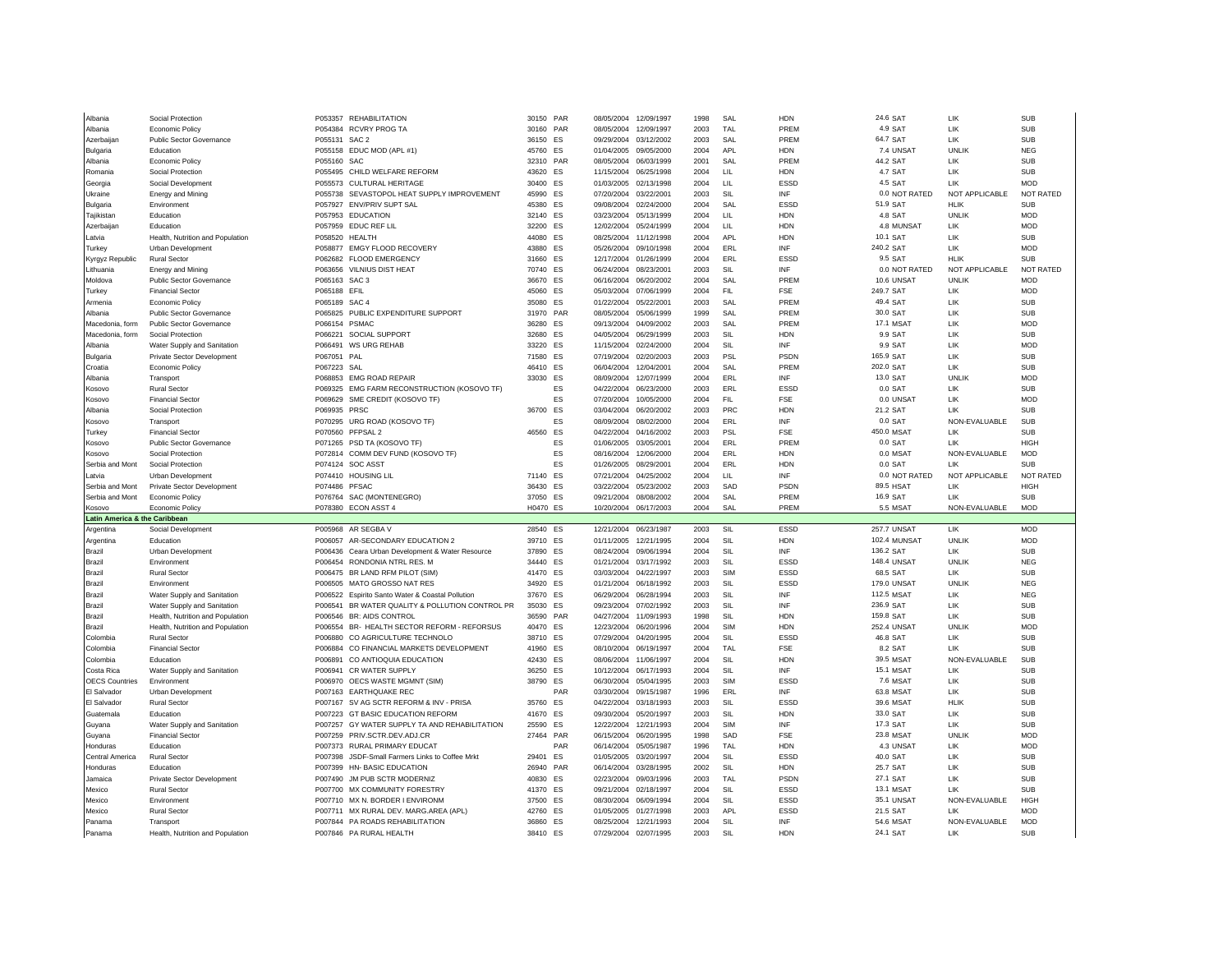| Paraguay                              | Water Supply and Sanitation      |                | P007926 PY ASUNCION SEWERAGE                                                | 38420 FS          |           | 09/15/2004 02/14/1995    |                          | 2004         | SIL                      | INF                      | 23.2 UNSAT           | <b>UNLIK</b>              | <b>NFG</b>               |
|---------------------------------------|----------------------------------|----------------|-----------------------------------------------------------------------------|-------------------|-----------|--------------------------|--------------------------|--------------|--------------------------|--------------------------|----------------------|---------------------------|--------------------------|
| Venezuela                             | <b>Rural Sector</b>              |                | P008222 VE AG EXT                                                           | 38620 ES          |           | 08/17/2004               | 03/28/1995               | 2004         | SIL                      | ESSD                     | 25.4 MSAT            | <b>UNLIK</b>              | <b>MOD</b>               |
| Mexico                                | Education                        |                | P034490 MX TECHNICAL EDUC/TRAINING                                          | 38050             | ES        | 02/01/2005               | 10/27/1994               | 2003         | SIL                      | <b>HDN</b>               | 163.0 MUNSAT         | NON-EVALUABLE             | <b>MOD</b>               |
| Guyana                                | <b>Financial Sector</b>          |                | P034605 FIN SCTR & BUS ENV                                                  | 26690             | PAR       | 06/15/2004               | 12/15/1994               | 1999         | TAL                      | <b>FSE</b>               | 3.3 UNSAT            | <b>UNLIK</b>              | <b>NEG</b>               |
| Trinidad and To                       | Education                        |                | P035312 TT- BASIC EDUCATION                                                 | 39560             | ES        | 03/23/2004               | 11/16/1995               | 2003         | SIL                      | <b>HDN</b>               | 47.9 SAT             | LIK                       | <b>MOD</b>               |
| Dominican Repub                       | Education                        |                | P035494 DO- BASIC EDUCATION                                                 | 39510 FS          |           | 03/29/2004               | 11/09/1995               | 2003         | SII                      | <b>HDN</b>               | 36.0 MSAT            | 11K                       | <b>MOD</b>               |
| Dominican Repub                       | Transport                        |                | P035722 DO NATIONAL HWY. PROJ.                                              | 41270 ES          |           | 06/16/2004               | 12/19/1996               | 2004         | SIM                      | INF                      | <b>75.0 MSAT</b>     | <b>UNLIK</b>              | <b>MOD</b>               |
| Venezuela                             | Fnvironment                      |                | P035743 VE ENV MGT                                                          | 42530 FS          |           | 01/14/2005               | 11/20/1997               | 2004         | SII                      | ESSD                     | 28.0 UNSAT           | <b>UNLIK</b>              | <b>NEG</b>               |
| Ecuador                               | <b>Economic Policy</b>           |                | P040106 EC INTL TRDE/INTEGRATIO                                             | 43460             | ES        | 03/22/2004               | 06/11/1998               | 2003         | SIL                      | PREM                     | 20.1 MSAT            | LIK                       | <b>MOD</b>               |
| Bolivia                               | Public Sector Governance         |                | P040110 BO FIN DECEN & ACCT                                                 | N0330 ES          |           | 08/25/2004               | 08/05/1997               | 2003         | TAL                      | PREM                     | <b>14.0 MSAT</b>     | LIK                       | <b>MOD</b>               |
| Nicaragua                             | Social Protection                |                | P040197 NI FISE III                                                         | 31420             | ES        | 09/13/2004               | 11/10/1998               | 2003         | SIL                      | <b>HDN</b>               | 43.5 MSAT            | NON-EVALUABLE             | <b>MOD</b>               |
| Guatemala                             | <b>Social Protection</b>         |                | P040198 GT FIS II                                                           | 44070 ES          |           | 08/31/2004               | 11/12/1998               | 2003         | SIL                      | <b>HDN</b>               | 50.0 MSAT            | NON-EVALUABLE             | <b>MOD</b>               |
| Venezuela                             | Public Sector Governance         |                | P041807 VENEZUELA PUB SEC LEG & ADM MOD                                     | 43170 ES          |           | 04/08/2004               | 04/23/1998               | 2003         | TAL                      | PREM                     | 0.0 UNSAT            | <b>UNLIK</b>              | <b>NEG</b>               |
| Uruguay                               | <b>Education</b>                 |                | P041994 UY-Basic Education II                                               | 43810 FS          |           | 11/16/2004               | 07/30/1998               | 2004         | SII                      | <b>HDN</b>               | 28.0 SAT             | 1 IK                      | <b>SUB</b>               |
| Peru                                  | <b>Rural Sector</b>              |                | P042442 PE SIERRA NATURAL RESOURCES MANAGEMENT                              | 41300 ES          |           | 11/29/2004               | 01/16/1997               | 2004         | SIL                      | <b>ESSD</b>              | 47.4 SAT             | 11K                       | <b>MOD</b>               |
| Argentina                             | Health, Nutrition and Population |                | P043418 AR-AIDS and STD Control Project                                     | 41680             | ES        | 08/25/2004               | 05/22/1997               | 2004         | SIL                      | <b>HDN</b>               | 15.0 MSAT            | LIK                       | <b>SUB</b>               |
| Brazil                                | Health, Nutrition and Population |                | P043874 BR- DISEASE SURVEILLANCE - VIGISUS                                  | 43940 ES          |           | 01/31/2005 09/17/1998    |                          | 2004         | API                      | <b>HDN</b>               | 58.2 SAT             | 11K                       | <b>SUB</b>               |
| Brazil                                | <b>Rural Sector</b>              |                | P044597 GEF BR-BIODIVERSITY FUND (FUNBIO)                                   | 28310 ES          |           | 12/20/2004               | 04/16/1996               | 2004         | SIL                      | <b>ESSD</b>              | 0.0 SAT              | 1 IK                      | <b>HIGH</b>              |
| Colombia                              | Education                        |                | P046112 CO PASTO EDUCATION                                                  | 42420 FS          |           | 01/04/2005               | 11/06/1997               | 2004         | SIL                      | <b>HDN</b>               | 7.1 SAT              | LIK                       | <b>SUB</b>               |
| Brazil                                | Financial Secto                  |                | P048357 BRAZIL CEN.BANK TAL                                                 | 42450             | <b>FS</b> | 09/13/2004               | 11/18/1997               | 2003         | TAI                      | <b>FSE</b>               | 20.0 SAT             | LIK                       | <b>SUB</b>               |
| Mexico                                | <b>Rural Sector</b>              |                | P048505 MX AGRICULTURAL PRODUCT                                             | 44280             | <b>FS</b> | 08/17/2004               | 12/22/1998               | 2003         | SIL                      | ESSD                     | 444.5 SAT            | LIK                       | <b>MOD</b>               |
| Honduras                              | Social Protection                |                | P048651 HN Fourth Social Investment Fund                                    | 31181             | ES        | 02/27/2004               | 07/14/1998               | 2003         | SIL                      | <b>HDN</b>               | 66.7 SAT             | NON-EVALUABLE             | <b>SUB</b>               |
| Uruguay                               | Transport                        |                | P049267 UY TRANSPORT II                                                     | 43950 ES          |           | 06/30/2004               | 09/17/1998               | 2003         | SIL                      | INF                      | 64.5 SAT             | LIK                       | <b>SUB</b>               |
| Colombia                              | Social Protection                |                | P050576 CO- YOUTH DEVELOPMENT                                               | 43830 ES          |           | 02/26/2004               | 08/03/1998               | 2003         | LIL                      | <b>HDN</b>               | 3.6 SAT              | LIK                       | <b>SUB</b>               |
| Panama                                | Private Sector Development       |                | P051124 PA UTILITIES RESTRUC TA                                             | 42740 ES          |           | 11/15/2004               | 01/20/1998               | 2004         | TAL                      | <b>PSDN</b>              | <b>11.7 MSAT</b>     | 11K                       | <b>MOD</b>               |
|                                       | Environment                      |                |                                                                             |                   |           |                          | 06/04/1997               | 1998         | SIL                      | ESSD                     | 0.0 MSA1             | HLIK                      | <b>HIGH</b>              |
| Mexico<br>Colombia                    | <b>Rural Sector</b>              |                | P052209 MX NATURAL PROT. AREAS<br>P053243 CO PEASANT ENTERPRISE ZONES (LIL) | 28678 ES<br>43630 | ES        | 03/03/2004<br>01/03/2005 | 06/15/1998               | 2004         | LIL                      | ESSD                     | 4.2 SAT              | LIK                       | <b>SUB</b>               |
|                                       |                                  |                |                                                                             |                   | PAR       |                          |                          |              |                          | <b>HDN</b>               | 161.5 SAT            |                           |                          |
| Brazil                                | Health, Nutrition and Population |                | P054120 BR- AIDS & STD Control II                                           | 43920             | PAR       | 04/27/2004               | 09/15/1998               | 2003         | SIL                      |                          |                      | LIK                       | <b>SUB</b>               |
| Guyana<br>Colombia                    | Private Sector Development       |                | P057272 GY FINANCIAL & PRIVATE SECTOR                                       | 32900<br>70780 FS |           | 06/15/2004<br>01/28/2005 | 11/16/1999<br>09/27/2001 | 2003<br>2004 | TAL<br>LIL               | PSDN<br>ESSD             | 4.5 MSA1<br>4.9 MSA1 | <b>UNLIK</b><br><b>IK</b> | <b>NEG</b><br><b>SUB</b> |
|                                       | Social Development               |                | P057692 CO 2nd Magdalena Medio Project (LIL)                                |                   |           |                          |                          |              |                          |                          |                      |                           |                          |
| Brazil                                | <b>Education</b>                 |                | P059565 BR- BA BASIC EDU PROJECT (PHASE I)                                  | 45920<br>32440 FS | <b>FS</b> | 03/08/2004               | 12/20/2000               | 2003         | <b>API</b><br><b>API</b> | <b>HDN</b><br><b>HDN</b> | 67.2 SAT             | 1 IK<br>11K               | <b>SUB</b><br><b>SUB</b> |
| Bolivia                               | Health, Nutrition and Population |                | P060392 BO- HEALTH REFORM-APL I                                             |                   |           | 01/03/2005               | 06/15/1999               | 2004         |                          |                          | 22.0 SAT             |                           |                          |
| Peru                                  | Social Development               |                | P060499 PE Indigenous Peoples Development (LIL)                             | 45360             | ES        | 02/09/2005 02/10/2000    |                          | 2004         | LIL                      | ESSD                     | 0.9 UNSAT            | <b>UNLIK</b>              | <b>NEG</b>               |
|                                       |                                  |                |                                                                             |                   |           |                          |                          |              |                          |                          |                      |                           |                          |
| St. Kitts and N                       | Private Sector Development       |                | P062668 St. Kitts & Nevis - Disaster Management                             | 44180 FS          |           | 05/05/2004               | 12/10/1998               | 2004         | <b>APL</b>               | PSDN                     | 7.8 SAT              | 11K                       | <b>SUB</b>               |
| Dominican Repub                       | Private Sector Development       | P063201        | DO Hurricane Georges Emergency Recovery                                     | 44200 ES          |           | 02/12/2004               | 12/10/1998               | 2003         | <b>ERL</b>               | PSDN                     | 111.1 SAT            | LIK                       | <b>MOD</b>               |
| Honduras                              | Transport                        |                | P064634 TRNSPRT REHB (SUPPL)                                                |                   | PAR       | 05/27/2004               | 01/07/1999               | 2003         | SIL                      | INF                      | 0.0 SAT              | 11K                       | SUB                      |
| Bolivia                               | <b>Public Sector Governance</b>  |                | P068134 BO Decentralization PSAC                                            | 35070             | ES        | 08/31/2004               | 05/22/2001               | 2003         | PSL                      | PREM                     | 61.0 UNSAT           | <b>UNLIK</b>              | <b>NFG</b>               |
| Dominica                              | Private Sector Development       |                | P069633 Dominica Disaster Management                                        | 44170 ES          |           | 06/04/2004               | 12/10/1998               | 2003         | <b>APL</b>               | <b>PSDN</b>              | 2.6 MUNSAT           | <b>UNLIK</b>              | <b>MOD</b>               |
| Ecuador                               | Public Sector Governance         | P070337 EC-SAL |                                                                             | 70240 ES          |           | 03/23/2004               | 06/22/2000               | 2003         | SAL                      | PREM                     | <b>101.5 UNSAT</b>   | <b>UNLIK</b>              | <b>MOD</b>               |
| St. Lucia                             | Private Sector Development       |                | P070430 Saint Lucia - Disaster Management                                   | 44190 ES          |           | 05/05/2004               | 12/10/1998               | 2004         | <b>APL</b>               | PSDN                     | <b>5.9 SAT</b>       | LIK                       | <b>SUB</b>               |
| Brazil                                | <b>Public Sector Governance</b>  | P070641        | BR-PRGM.FISCAL REF II                                                       | 71790 ES          |           | 08/24/2004               | 06/12/2003               | 2004         | PSI                      | PREM                     | 404.0 SAT            | 11K                       | <b>SUB</b>               |
| Mexico                                | <b>Financial Sector</b>          |                | P071323 MX Bank Restructuring Facility II                                   | 70600 ES          |           | 09/14/2004 06/21/2001    |                          | 2004         | SAD                      | FSE                      | 505.1 SAT            | HI IK                     | <b>SUB</b>               |
| Colombia                              | <b>Economic Policy</b>           |                | P073572 CO Structural Fiscal Adjustment Loan                                | 70920             | ES        | 03/11/2004               | 12/18/2001               | 2003         | SAL                      | PREM                     | 400.0 MSA            | NON-EVALUABLE             | <b>MOD</b>               |
| Guyana                                | <b>Economic Policy</b>           |                | P073851 GY Poverty Red. Support Credit 1 (PRSC)                             | 37250             | <b>FS</b> | 08/17/2004               | 12/17/2002               | 2004         | PR <sub>C</sub>          | PREM                     | 13.4 SAT             | NON-EVALUABLE             | <b>SUB</b>               |
| Mexico                                | Environment                      |                | P074539 MX Programmatic EnvSAL                                              | 71360             | ES        | 09/15/2004               | 08/06/2002               | 2004         | PSL                      | ESSD                     | 202.0 SAT            | <b>IIK</b>                | <b>MOD</b>               |
| Nicaragua                             | Economic Policy                  |                | P074760 NI PSAC                                                             | 37360             | ES        | 08/17/2004               | 03/13/2003               | 2003         | PSL                      | PREM                     | 16.2 SAT             | LIK                       | <b>SUB</b>               |
| Colombia                              | Financial Sector                 |                | P078869 CO Programmatic Fin. Sector Adj Ln I                                | 71670 ES          |           | 02/24/2004               | 04/24/2003               | 2003         | PSI                      | <b>FSE</b>               | 150.0 SAT            | <b>IK</b>                 | <b>SUB</b>               |
| Colombia                              | Social Protection                |                | P079060 CO 1st PSAL Labor & Soc Ref                                         | 71930 ES          |           | 11/30/2004               | 09/09/2003               | 2004         | PSL                      | <b>HDN</b>               | 200.0 HSAT           | LIK                       | <b>SUB</b>               |
| Brazil                                | Education                        |                | P080746 BR-HD PRGM. SECTOR REFORM LOAN                                      | 71590 FS          |           | 09/22/2004               | 02/25/2003               | 2003         | PSI                      | <b>HDN</b>               | 505.1 SAT            | LIK                       | <b>SUB</b>               |
| Colombia                              | <b>Public Sector Governance</b>  | P080831        | CO Program. Fiscal and Institutional Adj                                    | 71630 ES          |           | 09/24/2004               | 03/18/2003               | 2003         | PSL                      | PREM                     | 300.0 MSAT           | 11K                       | <b>MOD</b>               |
| Ecuador                               | Health, Nutrition and Population |                | P082395 EC-FIRST PROGRAMMATIC HUMAN DEV. REFORM                             | 71730 ES          |           | 08/16/2004 05/27/2003    |                          | 2004         | <b>PSL</b>               | <b>HDN</b>               | <b>50.0 MSAT</b>     | LIK                       | <b>MOD</b>               |
| Ecuador                               | <b>Economic Policy</b>           |                | P082739 EC FISCAL CONSOLID. & COMP. GROWTH ADJ.                             | 71740 ES          |           | 05/07/2004               | 05/27/2003               | 2004         | PSL                      | PREM                     | 50.0 UNSAT           | <b>UNLIK</b>              | <b>MOD</b>               |
| Argentina                             | Economic Policy                  |                | P083074 AR Economic & Social Transition                                     | 71710 ES          |           | 07/28/2004               | 05/22/2003               | 2003         | SAL                      | PREM                     | 500.0 SAT            | <b>UNLIK</b>              | <b>MOD</b>               |
| Colombia                              | <b>Public Sector Governance</b>  |                | P083905 CO Prog Fiscal and Institutional Adj II                             | 72010 ES          |           | 12/20/2004               | 11/20/2003               | 2004         | <b>PSL</b>               | PREM                     | <b>150.0 MSAT</b>    | LIK                       | <b>MOD</b>               |
| <b>Middle East &amp; North Africa</b> |                                  |                |                                                                             |                   |           |                          |                          |              |                          |                          |                      |                           |                          |
| Algeria                               | Water Supply and Sanitation      |                | P004974 DZ-WATER SUPPLY AND SEWERAGE                                        | 37430 ES          |           | 08/23/2004               | 06/02/1994               | 2004         | <b>SIM</b>               | INF                      | 38.3 HUNSAT          | <b>HUNLIK</b>             | <b>NEG</b>               |
| Egypt, Arab Rep                       | Rural Secto                      |                | P005146 NATIONAL DRAINAGE                                                   | 34170 PAR         |           | 02/26/2004               | 11/26/1991               | 2001         | SII                      | ESSD                     | 125.9 SAT            | 1 IK                      | <b>SUB</b>               |
| Egypt, Arab Rep                       | <b>Rural Sector</b>              |                | P005149 IRRIG./PUMPING                                                      | 31980 PAR         |           | 02/26/2004               | 05/15/1990               | 1999         | SIM                      | <b>ESSD</b>              | 30.3 MUNSAT          | <b>UNLIK</b>              | <b>NEG</b>               |
| Egypt, Arab Rep                       | <b>Rural Sector</b>              |                | P005153 MATRUH RESOURCE MANAGEMENT                                          | 25040             | PAR       | 02/26/2004               | 05/27/1993               | 2003         | SIL                      | ESSD                     | 21.4 SAT             | <b>IK</b>                 | <b>SUB</b>               |
| Egypt, Arab Rep                       | Education                        |                | P005161 EG-BASIC EDUC. IMPROVEMENT PROJECT                                  | 24760             | <b>FS</b> | 09/10/2004               | 03/25/1993               | 2004         | SIL                      | <b>HDN</b>               | 51.1 MSAT            | 11K                       | <b>SUB</b>               |
| Iran, Islamic R                       | <b>Rural Sector</b>              |                | P005212 IRRIGATION IMPROVEMENT                                              | 35700 PAR         |           | 11/11/2004               | 03/16/1993               | 2001         | SII                      | <b>ESSD</b>              | 157.0 MSAT           | 1 IK                      | <b>MOD</b>               |
| Iran, Islamic R                       | Urban Development                |                | P005216 IR-TEHRAN DRAINAGE                                                  | 34790             | PAR       | 11/11/2004               | 05/28/1992               | 2001         | SIL                      | INF                      | 77.0 SAT             | 11K                       | <b>SUB</b>               |
| ebanon                                | <b>Rural Sector</b>              |                | P005344 LB-IRRIGATION                                                       | 37690             | ES        | 06/29/2004               | 06/29/1994               | 2004         | SIL                      | ESSD                     | 56.8 SAT             | LIK                       | <b>MOD</b>               |
| ebanon                                | Fnvironmen                       |                | P005345 SOLID WASTE/ENVIRONMENT                                             | 38990             | <b>FS</b> | 09/10/2004               | 06/06/1995               | 2004         | SIL                      | ESSD                     | 10.0 UNSAT           | <b>UNLIK</b>              | <b>MOD</b>               |
| Moroccc                               | Education                        | P005501        | <b>MA-SPI EDUCATION</b>                                                     | 40240             | ES        | 09/21/2004               | 05/30/1996               | 2004         | SIL                      | <b>HDN</b>               | 44.5 MSAT            | LIK                       | <b>MOD</b>               |
| Tunisia                               | Water Supply and Sanitation      |                | P005680 TN-WATER SUPPLY AND SEWERAGE                                        | 37820 ES          |           | 03/06/2004 07/28/1994    |                          | 2003         | SIL                      | INF                      | 54.4 MSAT            | LIK                       | <b>MOD</b>               |